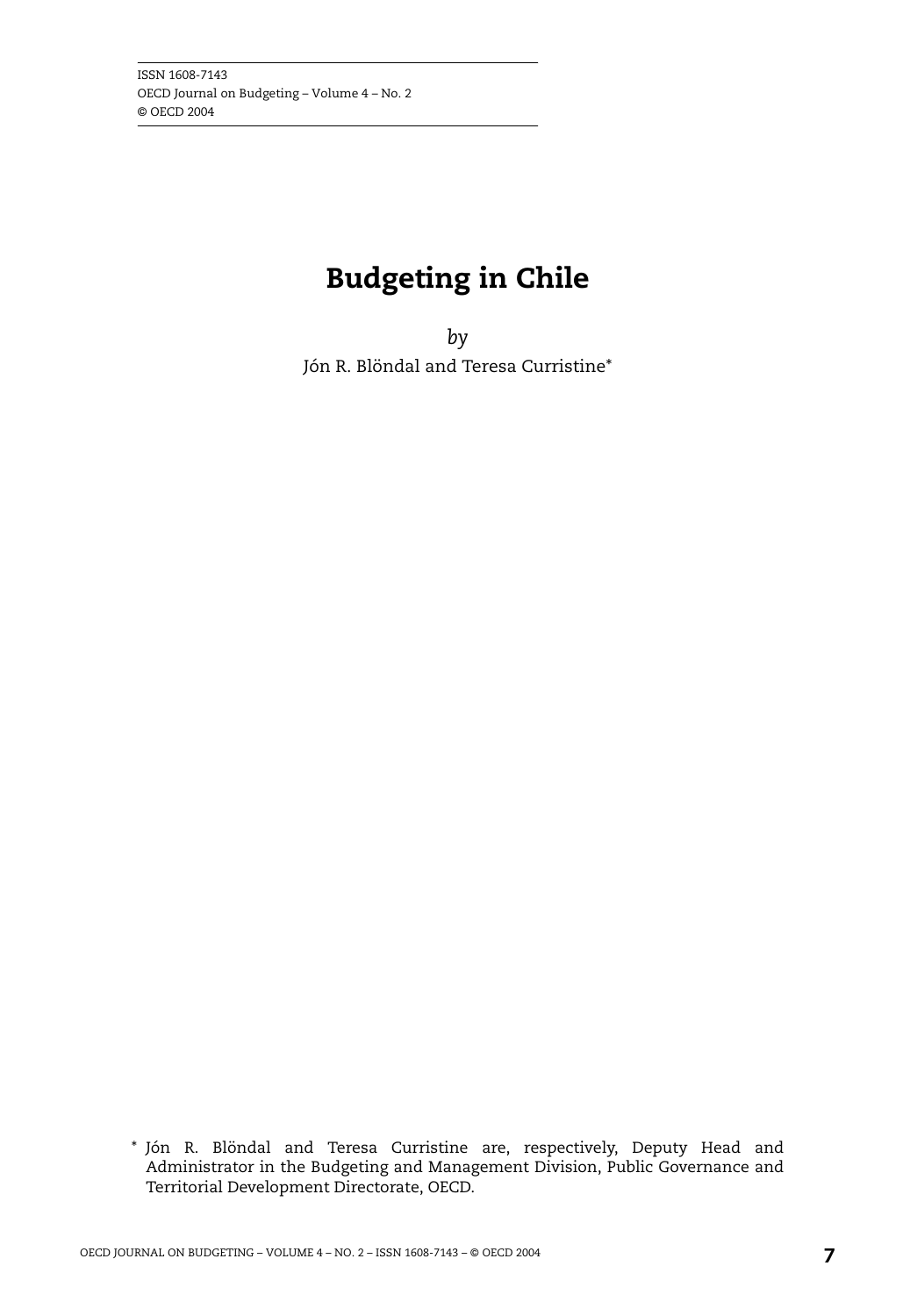## **Introduction**

In June 2003, the Budget Office of the Ministry of Finance of Chile requested the OECD to carry out a review of the Chilean budgeting system in a similar fashion as it does for its member countries. The OECD responded positively to this request, recognising that Chile is an established observer of the OECD Working Party of Senior Budget Officials and recognising the strong interest in the Chilean budgeting system expressed by members of the Working Party.

This report is divided into four sections. Section 1 focuses on the budget formulation process. Section 2 discusses the role of the legislature in the budget process. Section 3 reviews management issues. Section 4 is devoted to discussing performance and results reforms.

A mission consisting of Mr. Jón Blöndal and Ms. Teresa Curristine visited Santiago in June 2003 to carry out the review. During this visit, the mission met with senior officials from the Ministry of Finance, the Budget Office, the Presidential Secretariat Ministry, line ministries and agencies. The mission also met with members of the joint budget committee of Chile's National Congress and with senior officials from the Comptroller-General's Office.

The mission would like to express its gratitude and appreciation for the warm and cordial reception by the Chilean authorities and the uniformly frank and useful discussions with Chilean officials. In particular, the mission would like to express its thanks to Mr. Mario Marcel, the budget director, for the generous time he shared with the mission during its stay in Santiago.

Finally, the mission would like to thank Mr. Jaime Crispi, Mr. Andrés Cooper and Mr. Juan Andrés Roeschman of the Budget Office for organising the mission's visit and for their help throughout this review. The mission would also like to express its gratitude to Ms. Marcela Guzman of the Budget Office for her invaluable assistance with this review while she served at OECD headquarters in Paris on secondment.

The views expressed in this report are those of the OECD Secretariat and should not be attributed to governments of OECD member countries, or to any organisations or individuals consulted for this review.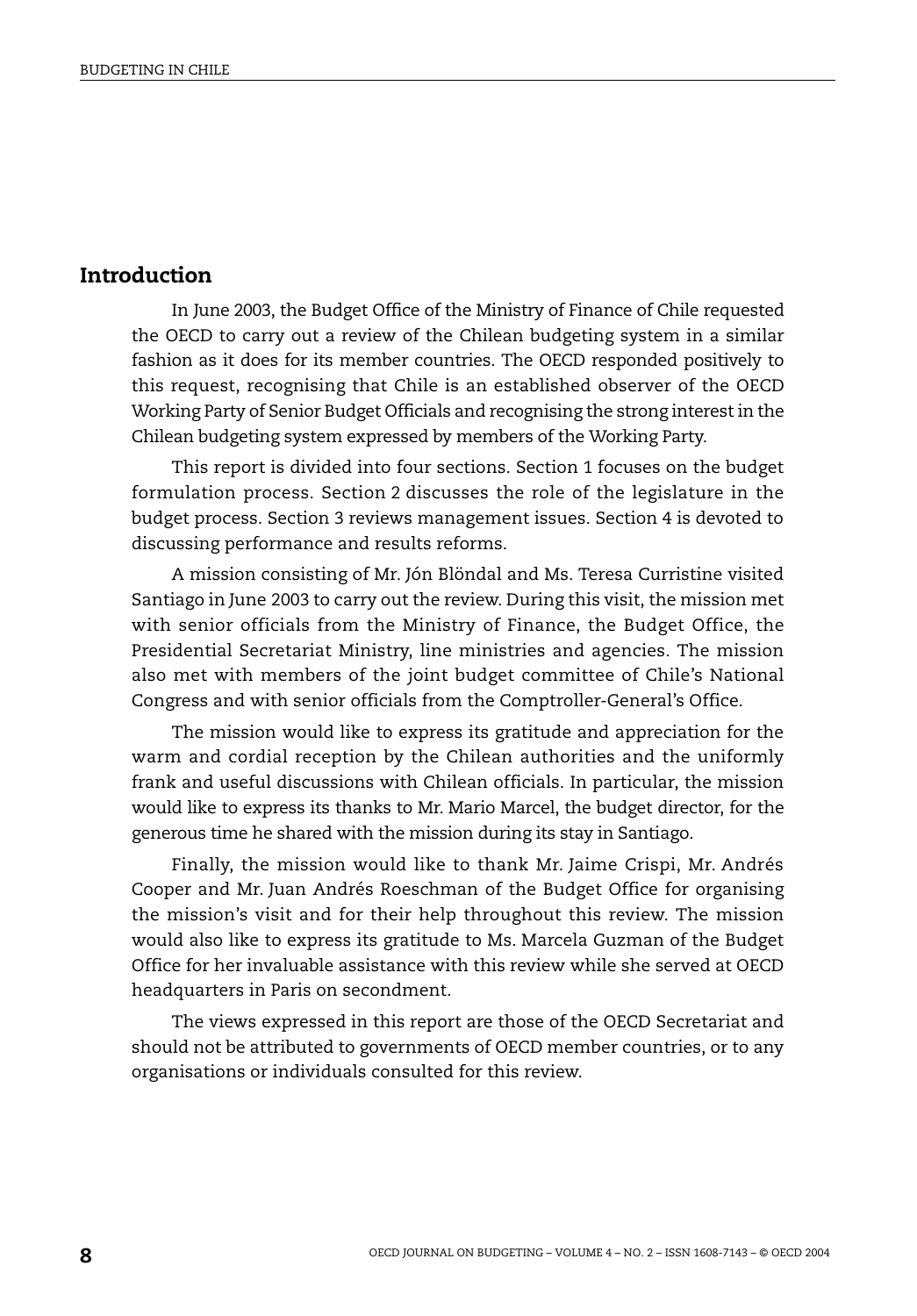## **1. Budget formulation**

#### *1.1. Introduction*

One of the most recognised and distinguishing features of Chile is the sound handling of the economy during the past decades, especially the discipline with which public finances have been managed. This is particularly the case following the return to democracy in 1990.





Why has Chile been able to accomplish this? The answer most likely lies in Chile's tumultuous political and economic history over the past decades. In 1970, President Allende was elected and a comprehensive socialist economic programme was introduced. Banks, mines and many other foreign enterprises were nationalised. Workers' "self-management" was introduced in other firms. A general economic malaise followed. Fiscal deficits reached over 15% of GDP; inflation reached an annualised rate of over 500%. In 1973, the military overthrew the democratically elected government. The socialist experiment of President Allende was reversed – and indeed Chile's long tradition of statist economic policies. In 1975, a radical experiment with free market economics was introduced. The economy responded well to these policies and grew at very high rates until the early 1980s. In 1981, the international debt crisis led to severe economic problems in Chile – with high unemployment and the need for the government to bail out the banking system. In the ensuing years, Chile consolidated its economic reforms and economic growth ensued.1

*Source:* Ministry of Finance, Chile.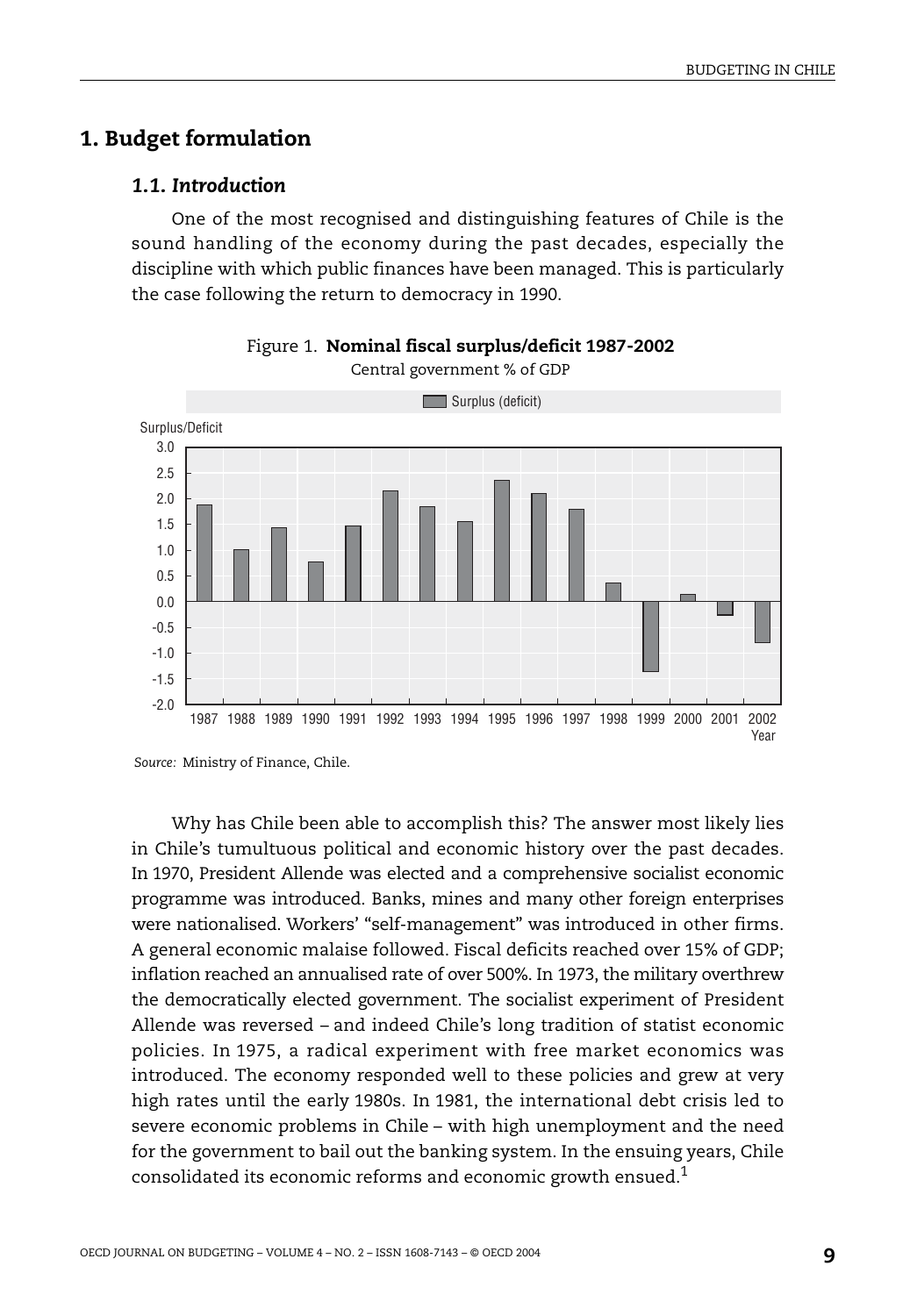

Figure 2. **Gross government debt 1990-2002** Central government % of GDP

*Source:* Ministry of Finance, Chile.

Following the return to democracy in 1990, successive elected governments have maintained a strong commitment to sound economic management and fiscal responsibility. In this context, it should be emphasised that the political situation in Chile was quite unstable at this time. The sustainability of democracy was by no means assured and in order to ensure political stability, democratic governments stressed responsible economic policies recognising that this had been one of the main pretexts for the military's take-over in 1973. The country had also witnessed the harsh consequences facing its neighbouring countries which had followed less responsible policies immediately following their return from military rule. It should also be noted that successive democratic governments have been served by very high-caliber economic teams.

This section reviews the budget formulation process in Chile. The first sub-section discusses the fiscal rule that is the foundation of the budget policy in Chile. The second sub-section discusses the key steps in the annual budget process.

#### *1.2. Structural budget surplus rule*

Starting in 2001, Chile adopted the fiscal rule that it would operate each year with a structural budget surplus of 1% of GDP.<sup>2</sup> This is not enshrined in legislation but is rather a political commitment of the current government.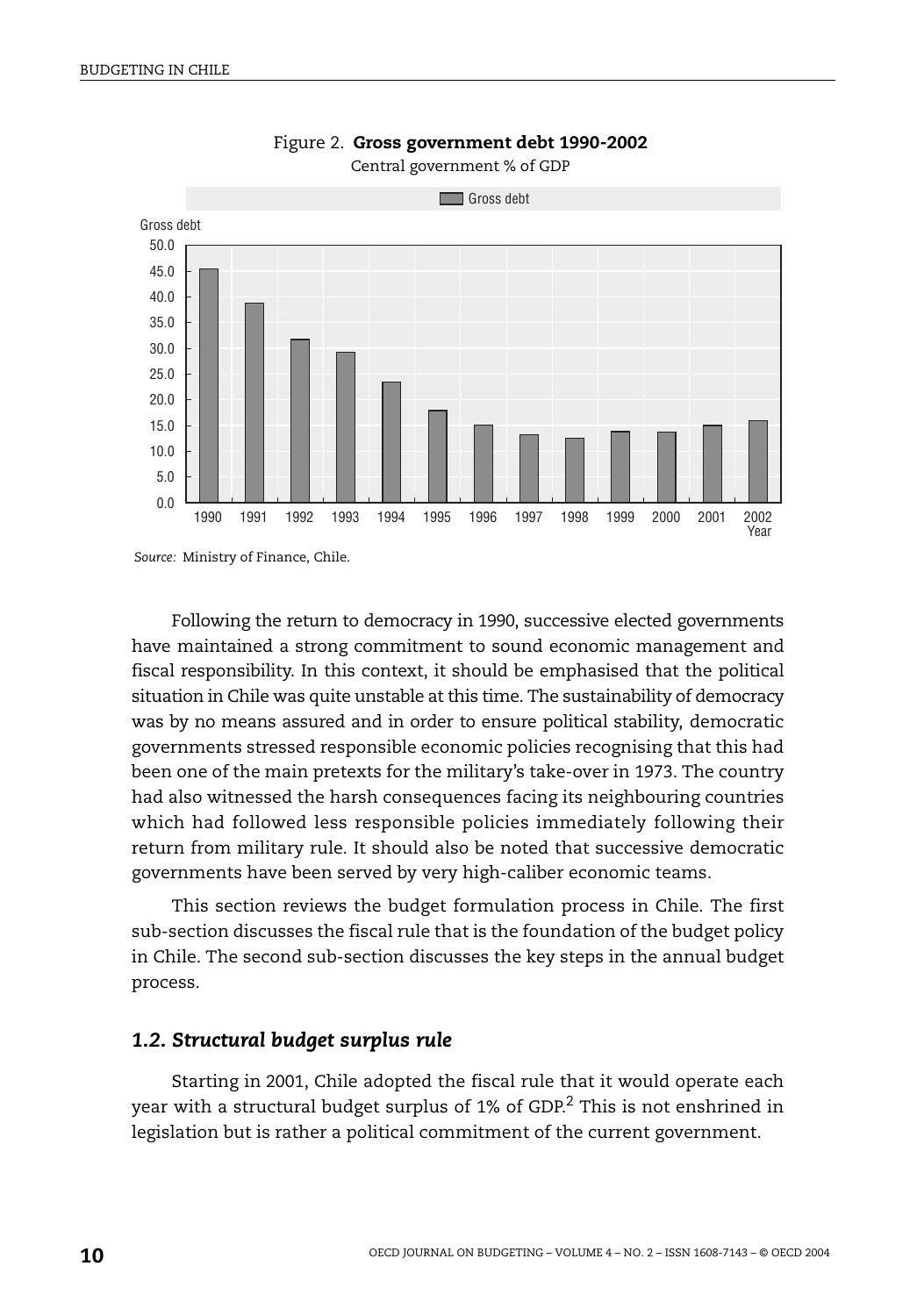A structural budget balance aims to eliminate the effects of cyclical fluctuations of economic activity on the budget balance<sup>3, 4</sup>. When the economy is performing above its long-term potential, the government should return a nominal surplus. When the economy is performing below potential, the government should return a nominal deficit. Over the cycle, these should balance each other out.

#### Box 1. **The private provision of traditional public services**

The size of the public sector in Chile is small compared to OECD member countries. Total general government expenditure is *circa* 20% of GDP. The private provision of traditional public services is, however, extensive in Chile. When compared to typical public sectors in OECD member countries, it is estimated that the equivalent of 11% of GDP is provided through the private sector in Chile.

A fully-funded pension system based on individual capital accounts, managed by private companies, replaced the traditional pay-as-you-go regime in the early 1980s.\* Individuals are required to deposit in such accounts an amount equal to 10% of wages, and to make an additional contribution of 2-3% of wages as a premium for disability and term life insurance as well as to cover administrative costs. Employers make no contributions.

A mandatory contribution of 7% of wages and pensions must be used to purchase health care insurance. This system was introduced in 1981. People can either pay this contribution to a government health insurance financing scheme or to private health insurance companies. In addition, about one-third of all health care costs in Chile are paid out-of-pocket by the patients, rather than through the insurance schemes. Workplace injury compensation and disability compensation are also covered by compulsory private insurance schemes.

A system of individual unemployment insurance accounts was established in 2002. Employers and employees are required to pay, respectively, 1.6% and 0.6% of wages into an individual account for each worker. These accounts are managed by a private administrator contracted by the government.

Some of these schemes carry with them extensive contingent liabilities for the government. For example, the government guarantees a minimum rate of return for the individual capital accounts – in effect a state guarantee for all the firms that manage those accounts.

<sup>\*</sup> For further information, see "The Chilean Pension System", *OECD Journal on Budgeting*, Volume 1, Number 1, 2001.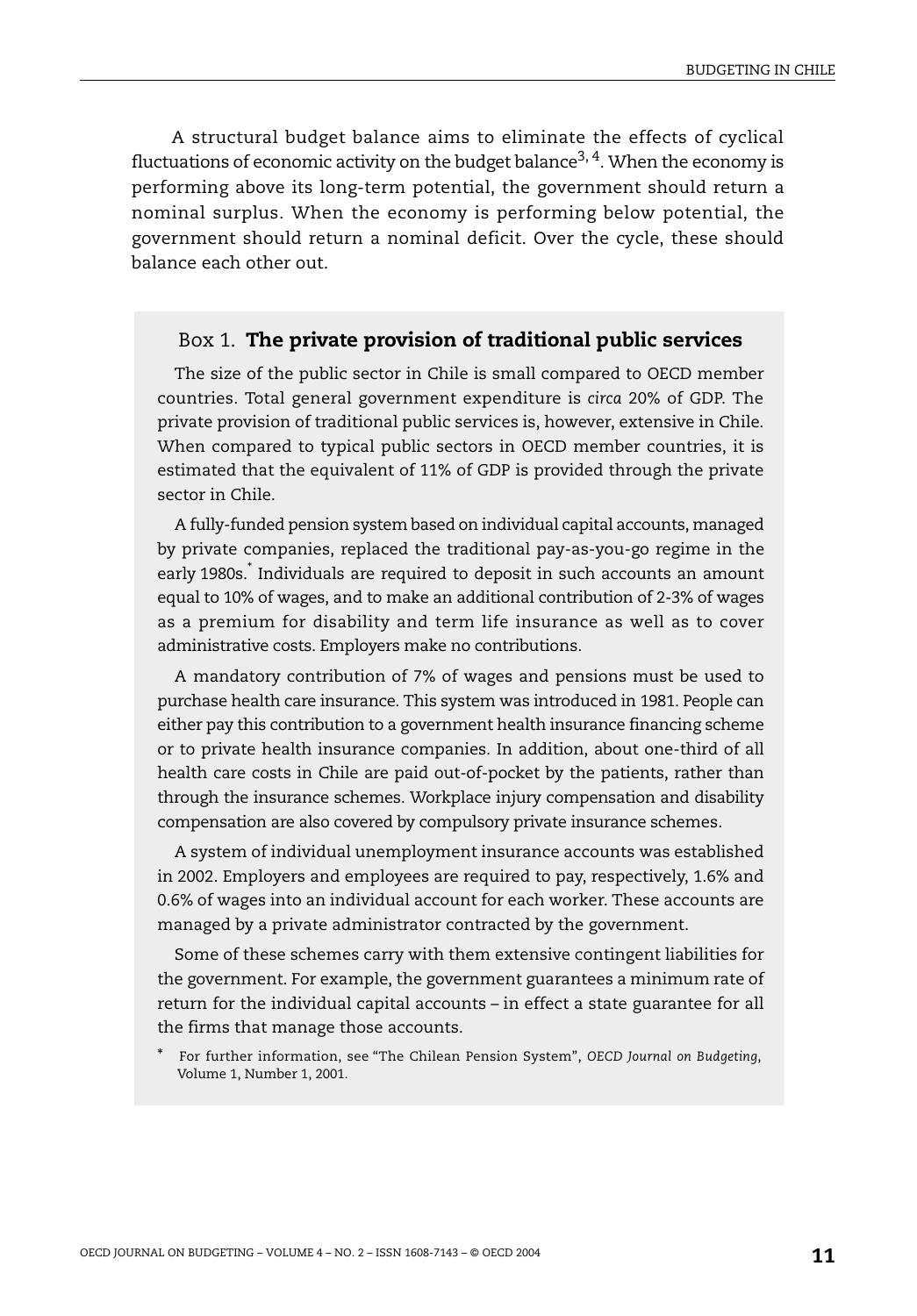There were several reasons advanced in Chile for the introduction of this rule:

- First, Chile wanted to formalise the fiscal prudence that has characterised the management of government finances. There was a view that fiscal discipline had depended excessively on the commitment of a relatively small group of actors, and this rule sought to institutionalise it.
- Second, a formal rule served to increase transparency and predictability in the conduct of fiscal policy.
- Third, this allowed Chile to operate a counter-cyclical fiscal policy within an overall framework of fiscal responsibility.

#### Box 2. **Why one per cent?**

The decision to target a surplus of 1% of GDP – as opposed to a zero balance – was taken in order to offset a perennial deficit of 1% of GDP at the Central Bank of Chile. When the two are consolidated, the public sector has an approximately zero balance.

The Central Bank was the vehicle used to bail out the banking system in the early 1980s, and this deficit represents largely the interest rate differential on the debt assumed from the banking system and the loans used to finance them. There are ongoing discussions in Chile on recapitalising the Central Bank.

It should be emphasised that calculating structural balances is, at best, an uncertain science and frequent *ex post* revisions are generally made to their calculations. They should be considered an approximation because of their inherent uncertainty.

In Chile, all calculations of the structural balance are performed by adjusting the revenue side of the budget, as no expenditures are judged to have a significant automatic cyclical component. These adjustments estimate what the revenues would be if the economy was operating at full potential and copper prices at their long-term average. Two separate exercises are done for this purpose. The first is to calculate the output gap to measure the effect of the economic cycle on tax revenues. The second is to calculate the long-term price of copper and the effect of deviations from that. (See [Box 3](#page-6-0) for further discussion of the role of copper in Chile's economy and fiscal finances.)

During the first year of the use of the structural balance rule, these calculations were performed in-house by the Ministry of Finance. Some skepticism was voiced by the opposition and other commentators on this procedure, especially since it was difficult for non-specialists to understand the process.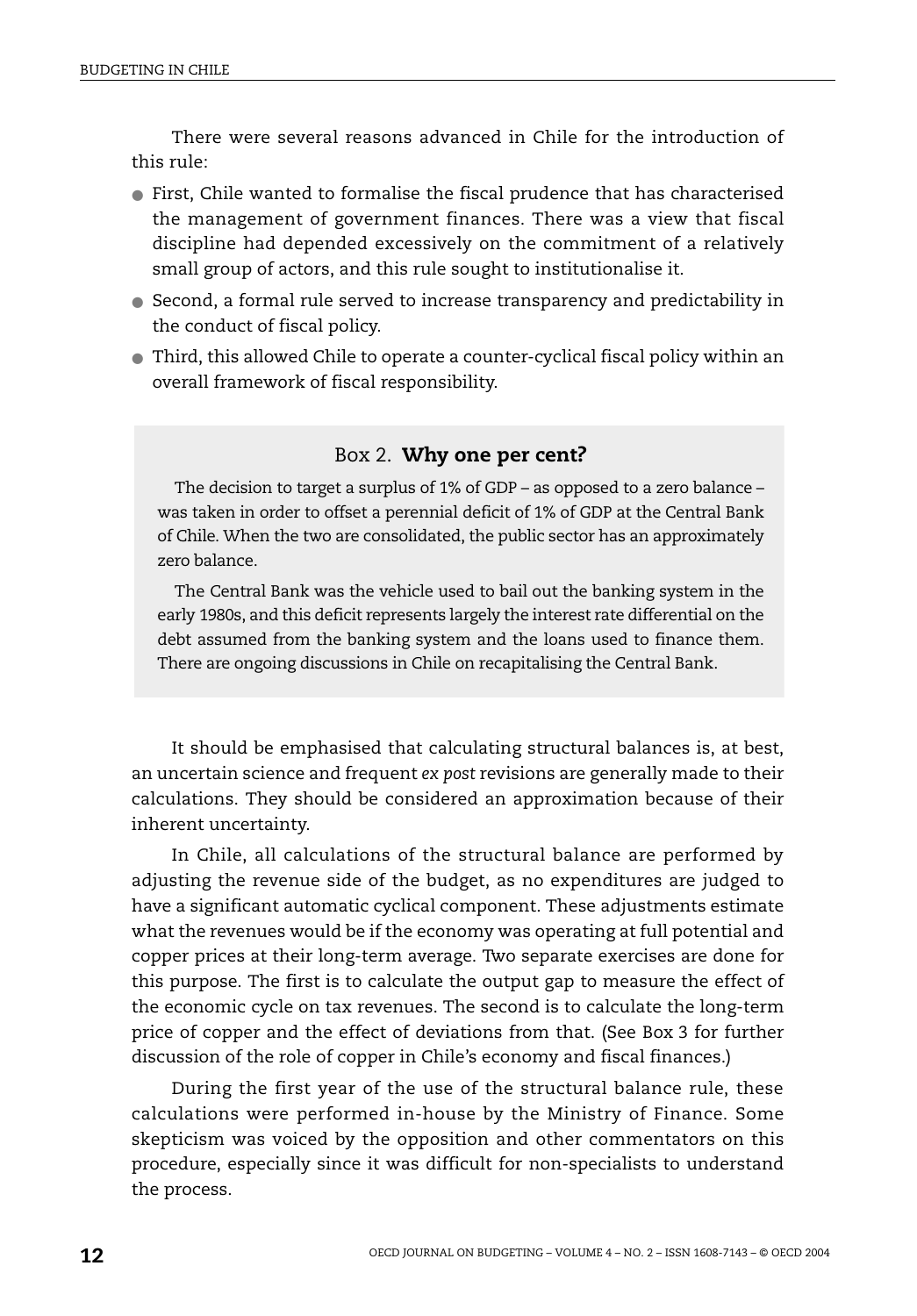#### Box 3. **Copper Stabilization Fund**

<span id="page-6-0"></span>Chile's fiscal finances are heavily dependent on the volatile price of copper, Chile's leading export. About 4% of total government revenue comes from copper, but copper feeds through the entire economy, so economic growth is correlated with the price of copper.

The volatility of the price of copper has had a very negative impact on fiscal finances, as expenditures would generally shift upwards when the price was high whereas a downward shift when the price was low did not occur and deficits resulted. In 1987, the Copper Stabilization Fund was established. It was designed to partially isolate the available fiscal revenues from the cyclical fluctuations in the price of copper. When the price of copper goes above a certain target, the extra revenue is deposited in the Fund and is not available to the budget. Similarly, when the price of copper falls below a certain target, the revenue shortfall in the budget is compensated for by making withdrawals from the Fund.

The structural budget surplus rule has effectively superseded the functions of the Fund, and it can now be viewed as redundant to a large degree.

To limit the possibility of irresponsible fiscal behaviour through the calculation of these reference levels, and to increase the credibility of the new policy framework, the Ministry of Finance established two independent panels after the first year to carry out the forecasts. As is discussed later, these forecasts take place about two months prior to the presentation of the budget proposal to the Congress.

The "output gap" panel consists of 14 economists appointed by the Minister of Finance for one year at a time. The same economists are generally re-appointed. The panel members are most often well-known economists from academia and research bodies, and a balance is kept between economists identified with the opposition political parties and with the ruling parties. The panel meets twice during the budget season. At the first meeting, the panel discusses methodological aspects of the model used. At the second meeting, each member of the panel submits a forecast for the various inputs required by the model. Each of the 14 estimates is published anonymously so that each forecaster recognises his/her own. The two extremes on either side are discarded and then a simple average of the remaining 12 forecasts is used. There is no discussion to achieve a consensus among panel members.

The "copper price" panel also consists of 14 individuals appointed in the same fashion by the Minister of Finance. They are employees of mining companies and related enterprises, as well as financial analysts in this sector.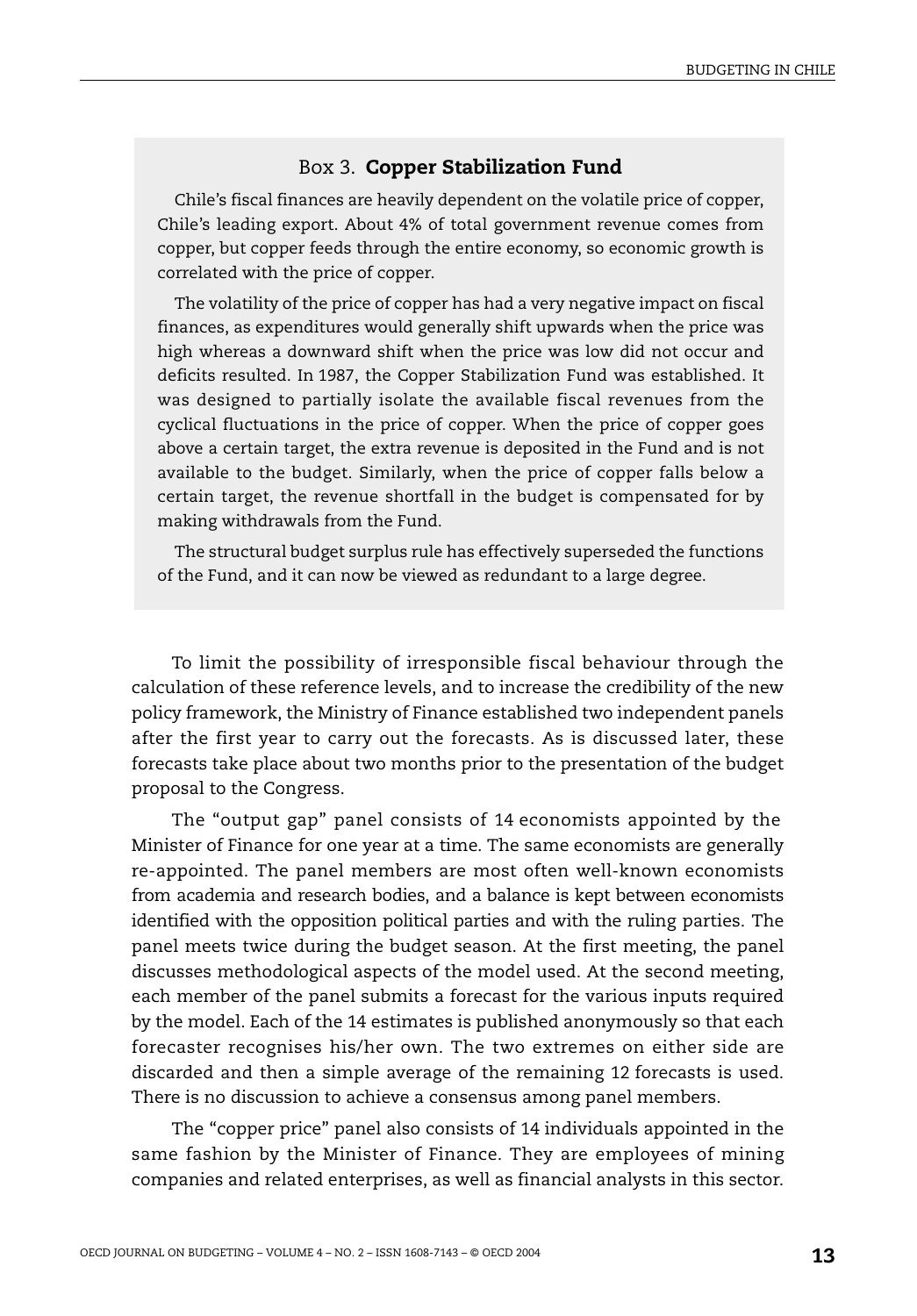This committee estimates the average long-term (ten-year) price for copper as the reference price. Again, the panel meets twice during the budget season. Each panel member submits an estimate which is published anonymously. The two extremes are discarded and a simple average of the 12 remaining forecasts is used. No consensus is sought.

The establishment of these independent panels seems to have successfully alleviated fears about the impartiality of the calculations underlying the structural budget surplus.

The structural budget surplus rule would appear to have performed well since its inception and has definitely served to set a hard budget constraint for the aggregate level of expenditures. In fact, opposition political parties supported the fiscal rule primarily as a vehicle to put a break on spending growth. In this context, it should be noted that it is extremely difficult to secure congressional approval for increases in taxation in Chile.

The fiscal rule requires adjustments within the year in order to keep to the target. The fact that the Chilean government has in fact done so has greatly enhanced its credibility. For example, tariffs were reduced significantly in 2003 following the signing of the Free Trade Agreement with the European Union. In order to compensate for the loss of revenue, measures were immediately taken to reduce expenditures within the year.<sup>5</sup> Again, it should be emphasised that this refers to the performance of actual revenue and expenditures against the calculated structural balance. Errors in the calculation of the structural balance itself would not be known until well after the fact when more information becomes available to judge the structural-cyclical components of the budget.

Finally, it is appropriate to note a comment from a leading participant in the Chilean financial market. He stated emphatically that the markets did not pay great attention to the structural fiscal rule. The markets focused on the conventional deficit and viewed a conventional deficit of 1-2% of GDP as acceptable. The structural surplus rule, however, serves to set boundaries for the actual deficit, so the two can be said to work in tandem in that respect.

#### *1.3. Annual budget cycle*

The Chilean budget cycle is divided into two very distinct phases. The first focuses on a critical examination of ongoing programmes and updating baselines. The second focuses on funding new programmes and expanding ongoing programmes through a central Bidding Fund. This is, however, subject to the availability of resources. For example, there was no second phase at all in the formulation of the 2004 budget.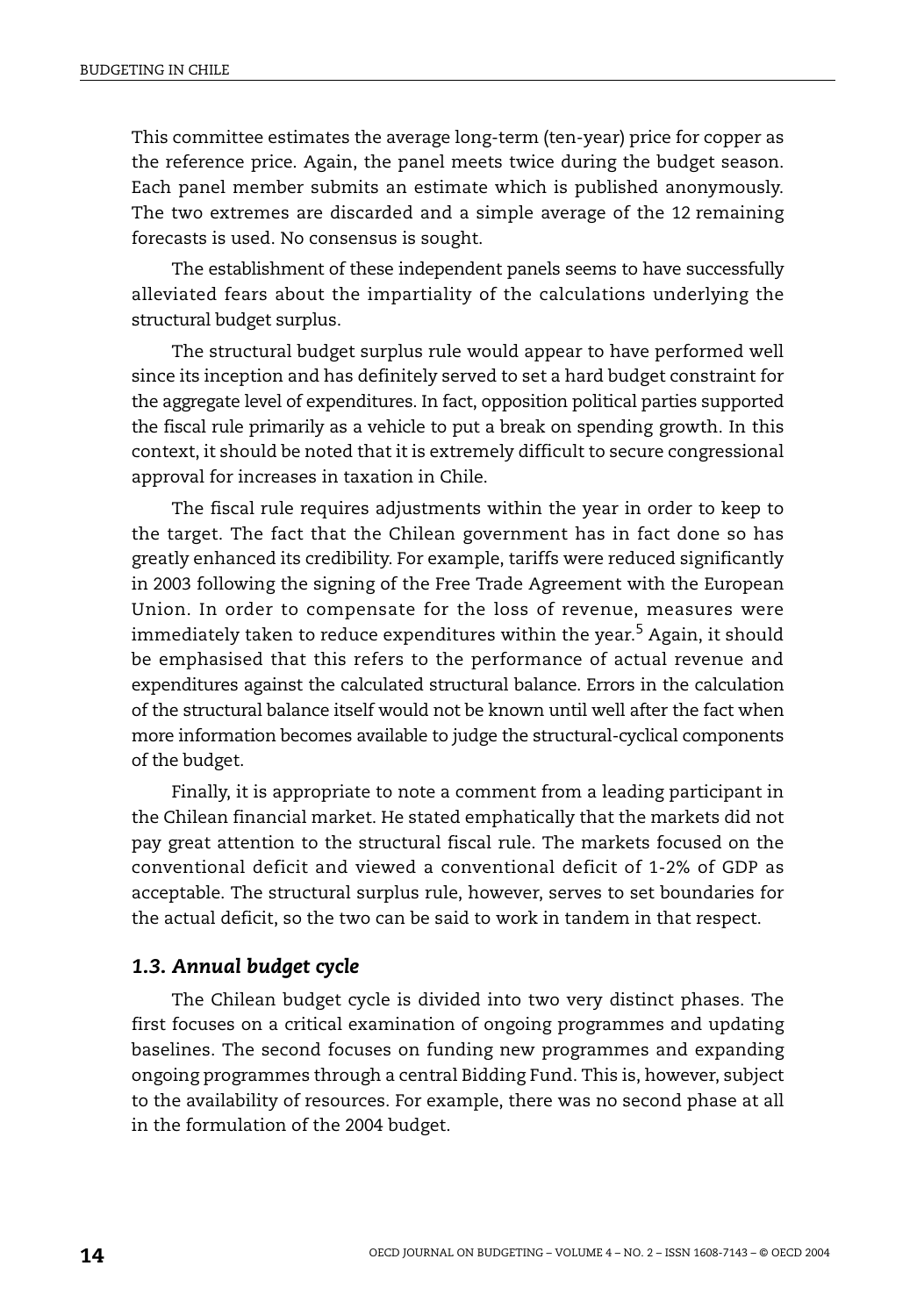#### *1.3.1. Phase I: Updating baselines for existing programmes*

The budget season in Chile starts in April following the end of the Southern Hemisphere summer. The Budget Office then embarks on an internal process of reviewing the execution of the previous year's budget and also evaluates the implementation of the budget so far during the current year. As part of these reviews, the Budget Office calls meetings with the respective line ministries in order to exchange information.

These reviews include a systematic assessment of the performance and results of programmes. These assessments are carried out by a special unit within the Budget Office and are discussed in detail in Section 4 of this report.

#### Box 4. **The Budget Office**

The Budget Office is an agency of the Ministry of Finance and is headed by the budget director. Although formally reporting to the Minister of Finance, the budget director is appointed directly by the President who may dismiss him/her at any time. The position of budget director is generally viewed as the equivalent of a senior ministerial position in the Chilean government. See Section 3 for further information on the government's organisational structure.

The Budget Office has a staff of around 200. In addition to the classic structure of having sectoral divisions shadowing respective spending ministries, the Budget Office has special units dealing with performance and results information, long-term budget studies, and financial management issues.

Following these reviews, the Budget Office updates the baselines for ongoing programmes which then serve as their expenditure ceilings. This amount includes all expenditures that are mandated by law or contracts, and discretionary spending that is judged as continual by its nature. This may include increased expenditures for initiatives that have been established in previous years and are being phased in. An across-the-board cut ("efficiency dividend") is then deducted from this amount, although some programmes are exempted from this provision. The review of performance and results may also alter the level of funding for certain programmes. The objective is to free up resources for the second phase of the budget formulation process.

The expenditure ceilings are formulated by the Budget Office in early June and are then officially communicated to line ministries at the end of June.

As is discussed in Section 3, the Chilean government is divided into ministries and agencies. The maximum amounts are set for each ministry and each agency at the same level of detail as the budget. The maximums are,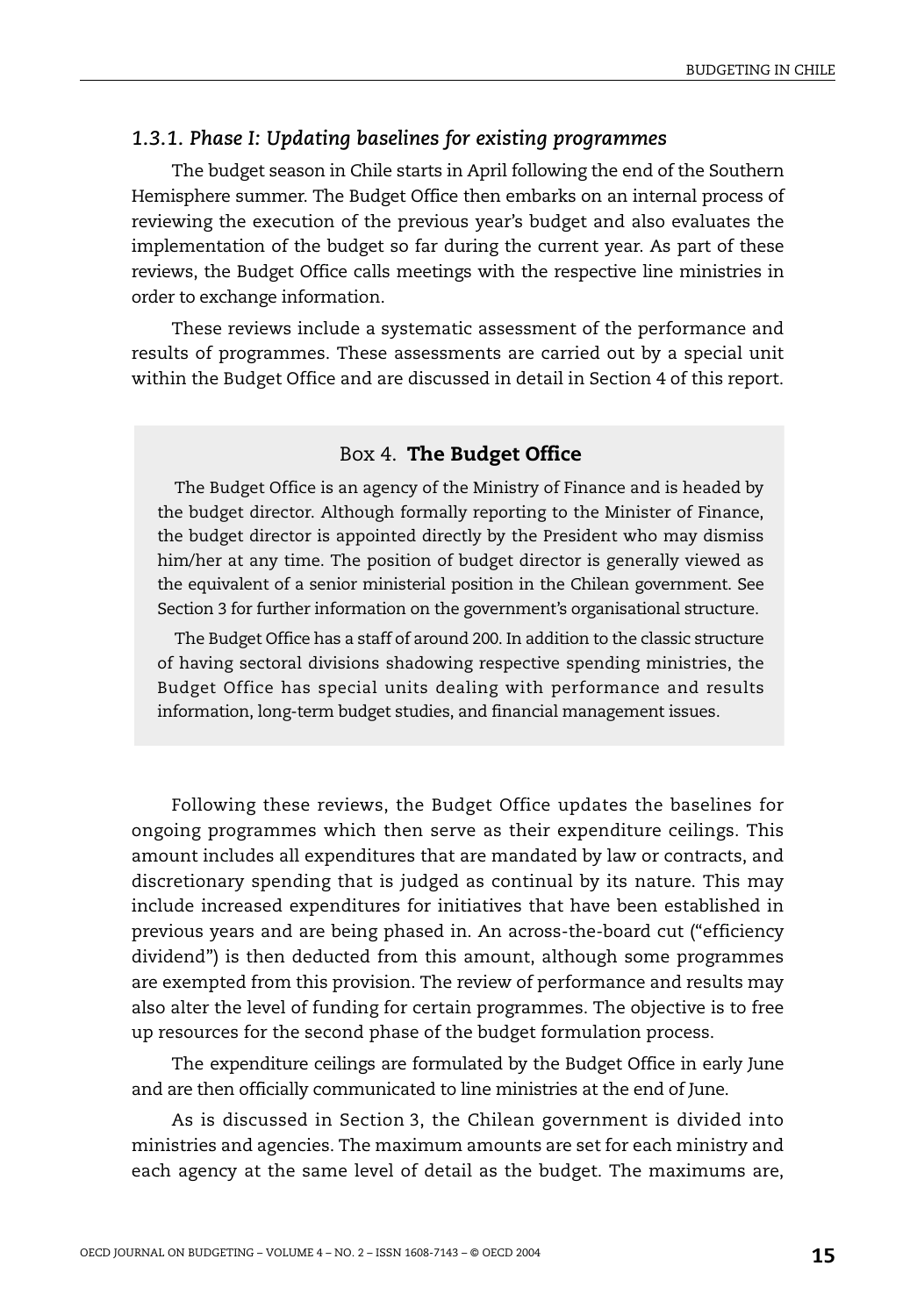#### Box 5. **Role of medium-term projections**

In 2000, the Budget Office started maintaining baseline projections of government revenue and expenditures for the next three years. The aim is to keep these projections constantly up to date, and they are reviewed twice a year: in May, when information on the execution of the previous year's budget is available, and in late September, when the budget bill and the official macroeconomic projections are incorporated into the projections for the following year.

This is an internal document of the Budget Office and is only released to the public (or to other ministries) at a very aggregate level. There is no reconciliation between the projections from year to year in the public documents.

The document is not used as a tool for resource allocation. The Budget Office uses it to evaluate the overall trend in public revenue and expenditure to see how the trend is compatible with the over-reaching goal of maintaining the structural fiscal rule. As such, the document assists in determining the availability of total resources. The May update provides guidance on resource availability until the independent panels on the structural balance meet in August to finalise the level of resources available.

however, sent to the minister responsible and he/she can make any adjustments – *i.e.* reallocate between organisations – before forwarding them on to the agencies. Practices in this field vary across ministries, but in most cases the ministries simply pass the maximums on directly to the agencies without any adjustments.

Ministries and agencies can challenge the maximum amounts that they are issued but, as this is very rarely successful, such challenges are exceptional. This indicates the power of the Budget Office and the support it has from the Minister of Finance and the President. It is also important to bear in mind that these maximums only refer to ongoing programmes, not to new programmes.

#### *1.3.2. Phase II: The Bidding Fund*

The second phase of the budget formulation process focuses on the Bidding Fund for new initiatives. As noted, the size of the Fund varies with the economic cycle, and no Fund was used for the 2004 budget. In general, however, the Budget Office strives to ensure that the Fund is sufficiently large to be relevant in political terms. This has meant a Fund that is about 2.5% of total spending on average in recent years. Again, the Bidding Fund is financed by a critical examination of existing programmes in the first phase and the added resources provided by a growing economy. The discussion below refers to the years when the Fund is in operation.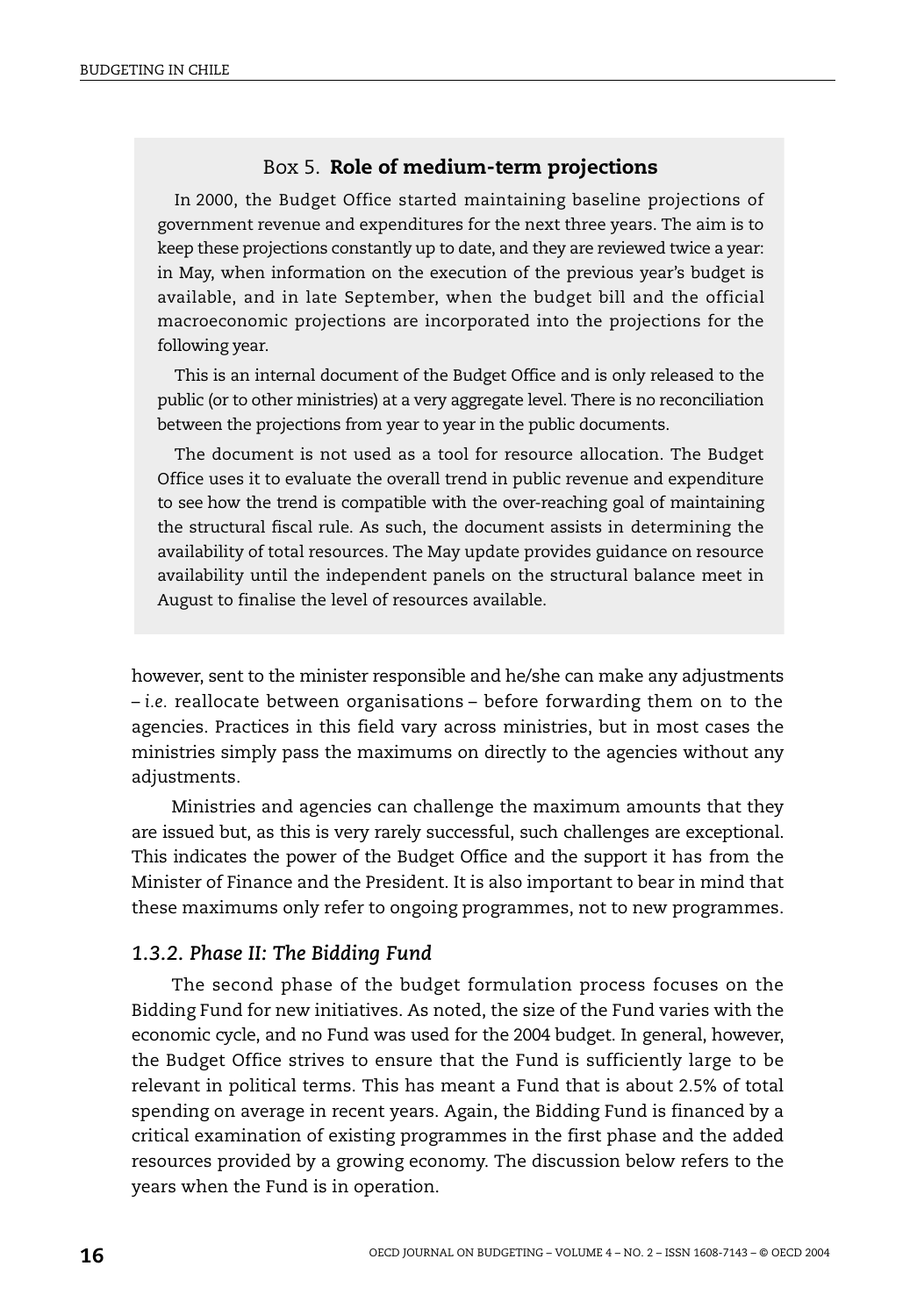| Fiscal year = calendar year |                                                                                                                 |
|-----------------------------|-----------------------------------------------------------------------------------------------------------------|
| April-May                   | Updating baselines.<br>Initial bilateral meeting between Budget<br>Office and line ministries.                  |
| June                        | Maximum amounts for ongoing programmes<br>established.                                                          |
| Early August                | Bilateral meetings between Budget Office and<br>line ministries.<br>Meetings of panels on economic assumptions. |
| End August/early September  | Line ministries submit proposals to Bidding<br>Fund                                                             |
| 2nd week of September       | Draft budget discussed with President.                                                                          |
| 3rd week of September       | Bilateral meetings between Minister of<br>Finance and line ministers.                                           |
| 4th week of September       | Final preparation of documentation and<br>pricing.                                                              |
| Last day of September       | Budget proposal presented to the Congress.                                                                      |

#### Box 6. **Budget formulation timetable**

The launch of the Bidding Fund in 2000 was an effort to improve the quality of budget submissions from line ministries. First, it was designed to counter the incremental nature of the traditional budget process by having line ministries prioritise (rank) their requests for funding new initiatives. Second, it was designed to improve the technical quality of the funding requests which had varied greatly from ministry to ministry and were often deficient. Improvements were accomplished by giving the Ministry of Planning the role of assisting line ministries in completing their bids in accordance with standards set by the Budget Office. This process is discussed further in Section 4 of this report. The reason for this arrangement is that the Budget Office found it incompatible with its role to assist line ministries in submitting requests for new funds. It should be emphasised that the Ministry of Planning has no decision-making authority over the bids.

This second phase of the budget formulation process starts in the first half of August with bilateral meetings between the Budget Office and line ministries. At these meetings, the submissions to the Bidding Fund are presented and discussed but no decisions are taken. These meetings are led by the relevant sectoral analyst from the Budget Office, and include the under-secretary of the line ministries and the directors-general of the ministry's agencies together with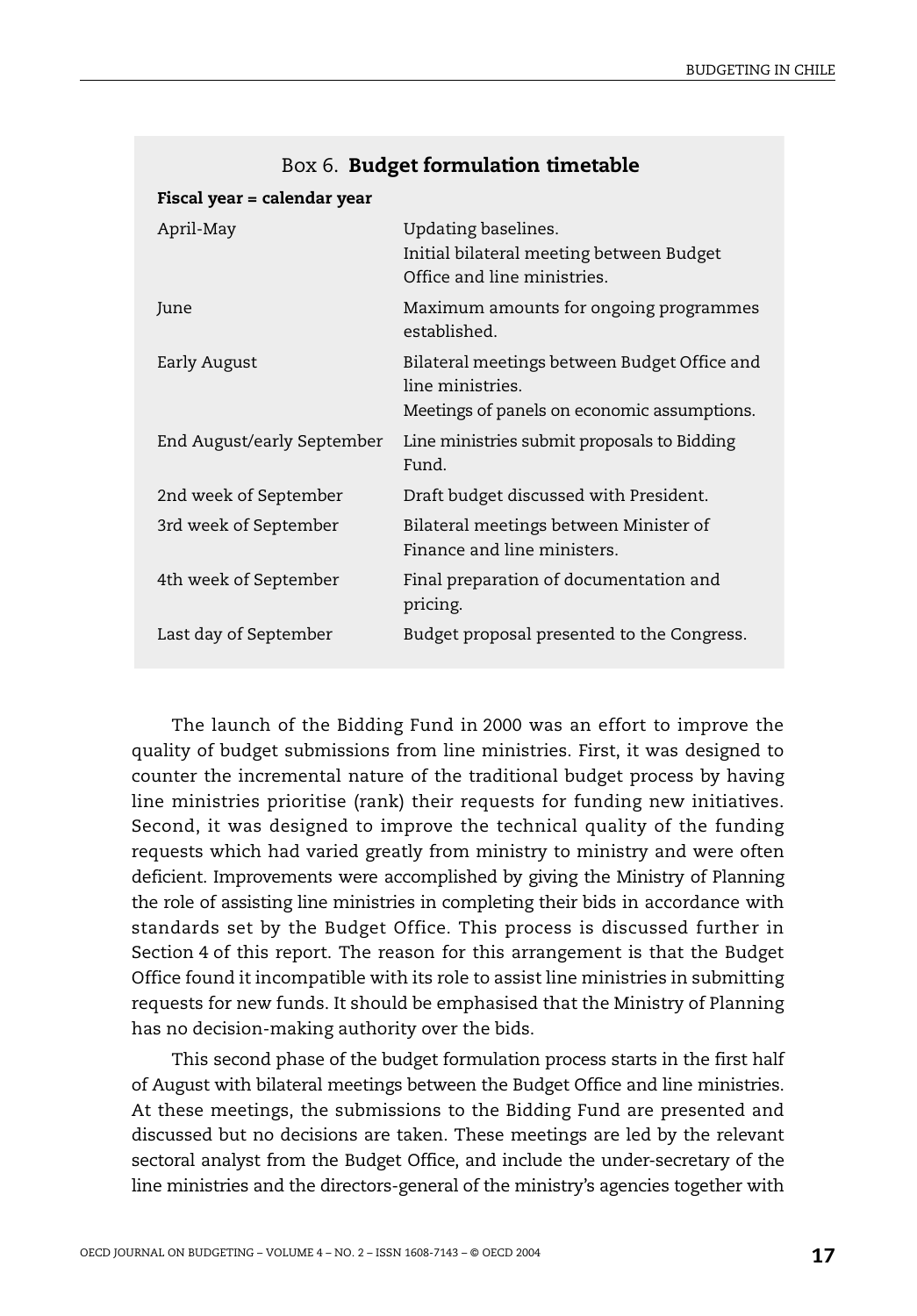their finance staff. The length of the meetings varies but they often last two to three days per ministry, depending on the number of its agencies.

At the same time, the independent panels meet to calculate the structural budget balance. Following their conclusions, the Budget Office is in a position to finalise the overall level of resources available for the coming year. This in turn sets the ceiling for the amount of funds available in the Bidding Fund.

The Budget Office analyses the various bids that have been submitted based on two criteria. The first is the technical quality of the bid. The second is the consistency of the bid with the political priorities of the President. The latter is ensured (promoted) by an explicit system for communicating those priorities. First, the President will communicate these in his annual State of the Nation address to the Congress. Second, the staff of the President (Presidential Secretariat Ministry) will hold bilateral meetings with each minister to discuss the President's priorities for the budget. These will first have been discussed thoroughly with the Minister of Finance and the budget director.

Based on these two criteria, the Budget Office proposes a list of new initiatives to be funded. The Minister of Finance and the budget director will then hold one-on-one bilateral meetings with line ministers to discuss the proposals. The Minister of Finance and the budget director then have a meeting with the President to go over the proposals. As the proposals already take account of the President's priorities, the President generally accepts them with minor adjustments only.

The last step of the budget formulation process is for the Budget Office to finalise the budget documentation and to put the budget on the appropriate price level, as all discussions will have taken place on the previous year's budget price levels. The budget document itself is a streamlined input oriented document. The Budget Office also produces supplementary documents presenting additional information on performance and results for each of the 18 sectors of the government. See Section 3 for a discussion of sectors.

#### Box 7. **Budgeting for the military**

One of the legacies of military rule in Chile is that the military receives 10% of the gross revenue of the government-owned copper mining company (CODELCO) for equipment purchases. This amounts to about 0.4% of GDP and is treated as an off-budget transaction. In fact, it was only in 2003 that a new law required for the first time the publication of how the military spends this money. The military may also borrow directly in order to finance equipment purchases. The Budget Office limits the amount of borrowing to what can be serviced with the proceeds of the 10% copper revenues. This borrowing is, however, not publicly reported.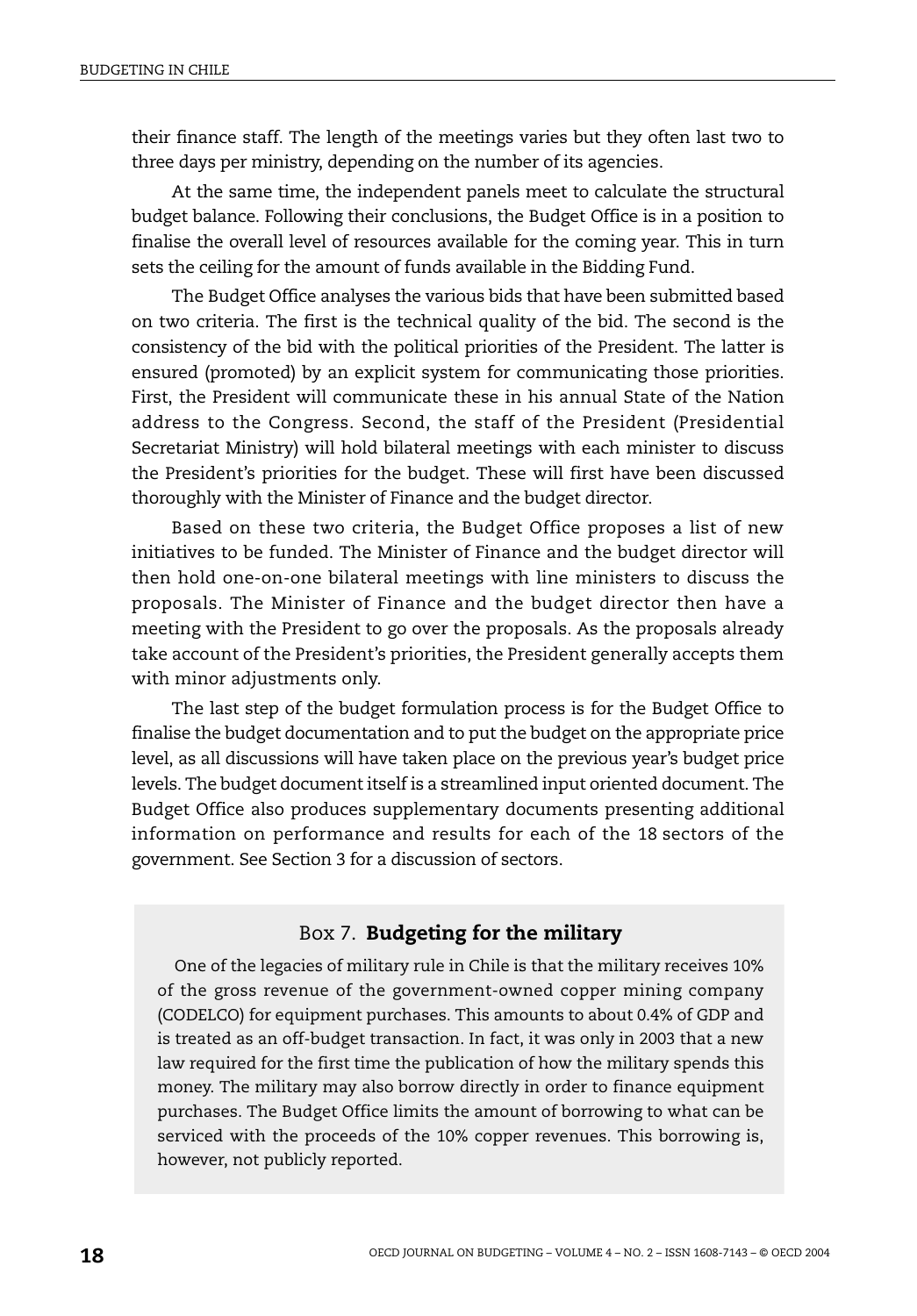#### *1.4. Conclusion*

Chile has an outstanding record of fiscal responsibility and a sophisticated budget formulation process. The structural budget surplus rule appears to function well in Chile's political environment although it is too early to draw any firm conclusions regarding its sustainability. All the early indications are however positive. The independent panels dedicated to calculating the structural balance are especially noteworthy, although the inherent uncertainty of such calculations is surprisingly little discussed in Chile.

Similarly, the Bidding Fund system appears to perform well. The process for deciding bids is well understood, and the explicit linkages with the political priorities of the President are exemplary in their operation. Framing discussion on new initiatives in the context of this notional Bidding Fund would appear to have increased the quality of submissions from line ministries.

Line ministries do not play a pro-active role in the budget formulation process. Internal reallocations between different components (agencies) of ministries are extremely rare. This is a legacy of a very centralised budgeting system. This situation is being redressed, with the Budget Office now focusing its discussions solely on ministries rather than talking directly with agencies. The needed culture change in line ministries will likely take an extended time to achieve.

Chile does not have a medium-term expenditure framework in the same sense as applied in OECD member countries. Chile already has the foundation for such a system with the internal documents currently used for macroeconomic purposes. It would be relatively simple to use it more actively for resource allocation purposes. This would greatly aid in the transparency of fiscal finances as well as promoting accountability.

Performance and results information is extensively used in the budget formulation process and it would appear to be well integrated with resource allocation decisions. The supplementary budget documentation on each sector presents this information in a very user-friendly manner.

The military is a special case in Chile's budget formulation system. The current state of affairs is highly inappropriate from a budgetary point of view. This is recognised in Chile and is slowly being rectified. This is, however, a very sensitive area.

## **2. Role of the legislature**

#### *2.1. Introduction*

Historically, the Congress enjoyed a very strong role in the budget process in Chile. Starting in the 1830s, the Congress began to exert an ever-greater role, and when the President tried to circumvent the budgetary powers of the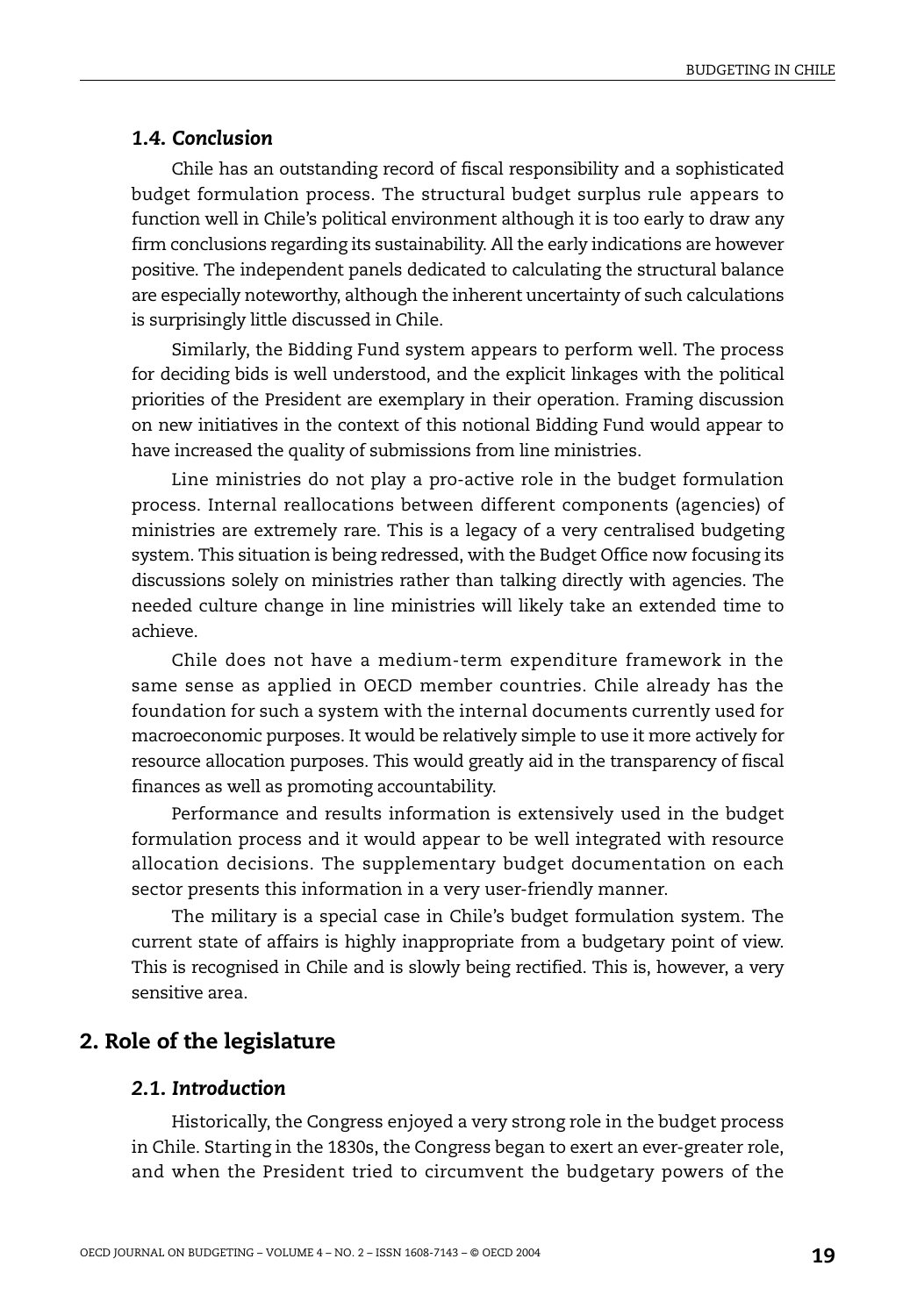Congress in the late 19th century, a civil war ensued. Those allied with the Congress emerged victorious in the Civil War of 1891, and the primacy of the Congress was confirmed in budgetary affairs and in general *vis-à-vis* the executive. The Congress, however, did not use its powers in a responsible manner, and a general state of malaise ensued. The role of the Congress diminished steadily, starting with the 1925 Constitution. Today, the Congress enjoys very limited powers in the budget process. It simply appears to be accepted across the political spectrum that the Congress would act irresponsibly in the budget arena if it were given any substantive power.

The Congress was completely closed during the military take-over in 1973 and did not re-open until 1990 with the return to democracy. All accountability mechanisms were suspended during this time and no comprehensive budgetary information was made publicly available. The current government has made improved accountability to the Congress a priority. For example, a formal agreement was signed in 2002 between the executive and the Congress for the government to conform to the *OECD Best Practices for Budget Transparency*.

This section reviews the current congressional budget process. It concludes by discussing possible avenues for the future development of the role of the Congress in the budget process.

#### Box 8. **The National Congress**

Chile's National Congress, located not in the capital Santiago but in the coastal town of Valparaiso, is a bicameral institution with a Chamber of Deputies and a Senate.

The Chamber of Deputies has 120 members. They are elected from 60 twomember electoral districts and serve a four-year term. The Senate has 38 elected members. They are elected from 19 two-member electoral districts and serve an eight-year term. Half of the Senate's electoral districts are up for election at each election to the Chamber of Deputies.

In addition to the elected members, the Constitution provides for former Presidents to serve in the Senate for life after they leave office, as well as for nine other members to be appointed to the Senate for eight-year terms on an "institutional" basis, including four nominated by the military.

Chile's congressional elections are governed by a unique binomial system that rewards coalition slates. Each coalition can have two candidates for the two Senate seats and the two Chamber of Deputies seats in each electoral district. Typically, the two largest coalitions split the seats in a district. Only if the leading coalition ticket out-polls the second-place coalition by a margin of more than 2-to-1 does the winning coalition take both seats.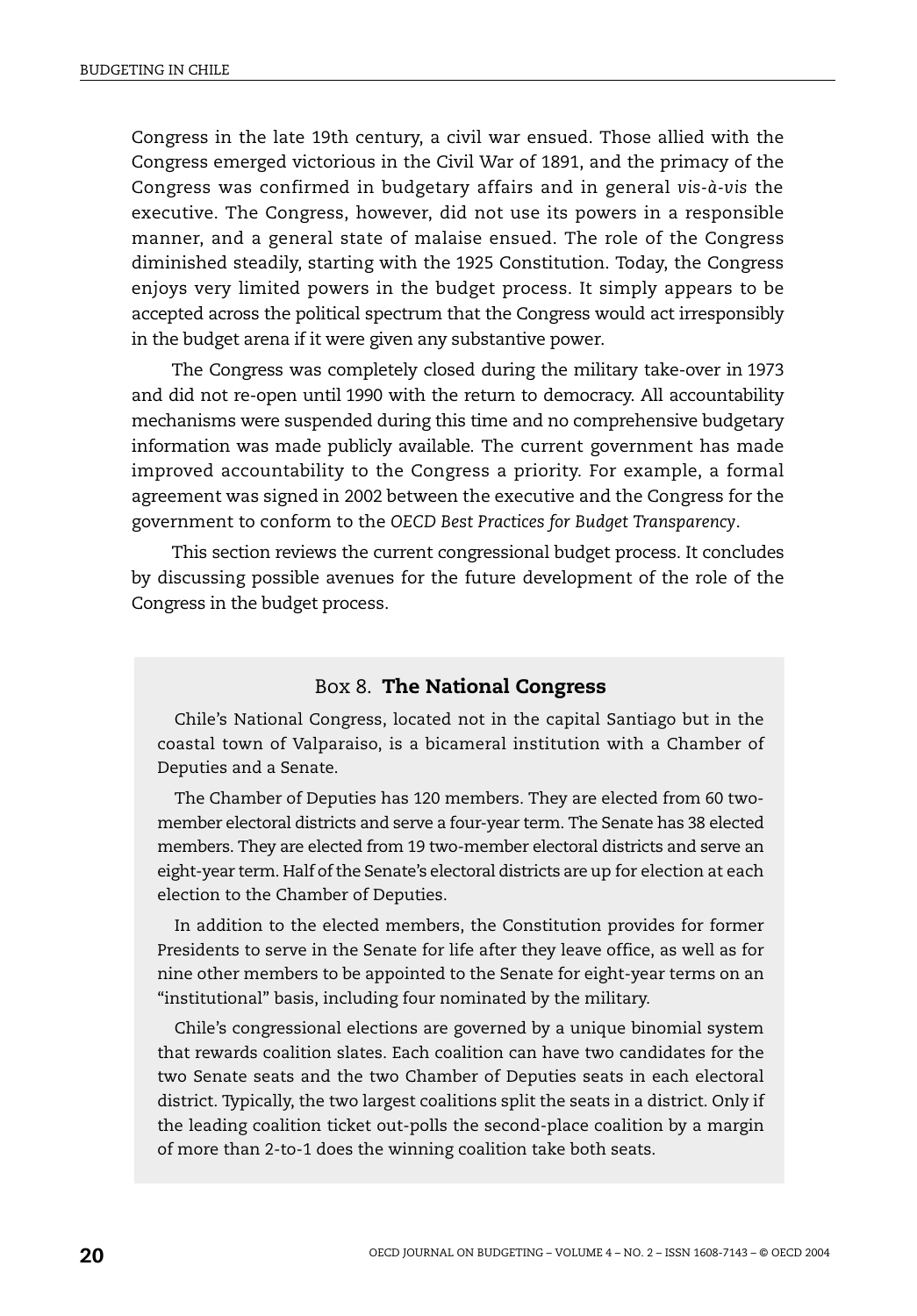#### *2.2. Current congressional budget process*

The budget proposal is presented to the Congress on the last day of September. This is not an important moment in the political calendar in Chile. In fact, the Budget Office has purchased advertisements in newspapers in order to provide information on the contents of the budget proposal.

#### <span id="page-14-0"></span>Box 9. **Constitutional restrictions on the role of the Congress**

The Congress may only decrease expenditures for any programme the government proposes. It may not increase expenditures, and it may not reallocate expenditures between programmes.

The Congress cannot amend the economic assumptions or the revenue forecasts used in the budget proposal.

If the Congress does not approve a budget (either the original proposal from the government or as amended by the Congress) by 30 November, the original government proposal becomes law.

The Congress may not scrutinise arms purchases by the military. This applies to the 10% of the gross revenue of the government-owned copper mining company (CODELCO) which must be transferred to the military.

The President sets the agenda of the Congress by giving priority status to bills that he desires and gives the Congress a specific number of days to consider them.

There is no discussion of the budget in plenary session of either chamber of the Congress upon its introduction. The budget is automatically referred to the Budget Committee. The Budget Committee is unique in that it is a joint committee of both chambers of the Congress. In the past, this committee was a temporary *ad hoc* committee formed each year and operating only for a short period of time immediately following the introduction of the government's budget proposal. Effective in 2003, the Budget Committee has become institutionalised as one of the permanent committees of the Congress and will therefore operate year-round. The Budget Committee consists of 26 members, drawn equally from the Senate and the Chamber of Deputies.

As noted, the budget is referred automatically to the Budget Committee without prior action in either house in plenary session. During the first week of October, the Minister of Finance introduces the budget by making an address to the Budget Committee highlighting the state of the economy and major policy decisions contained in the budget. The following day the budget director makes an address to the Budget Committee highlighting the various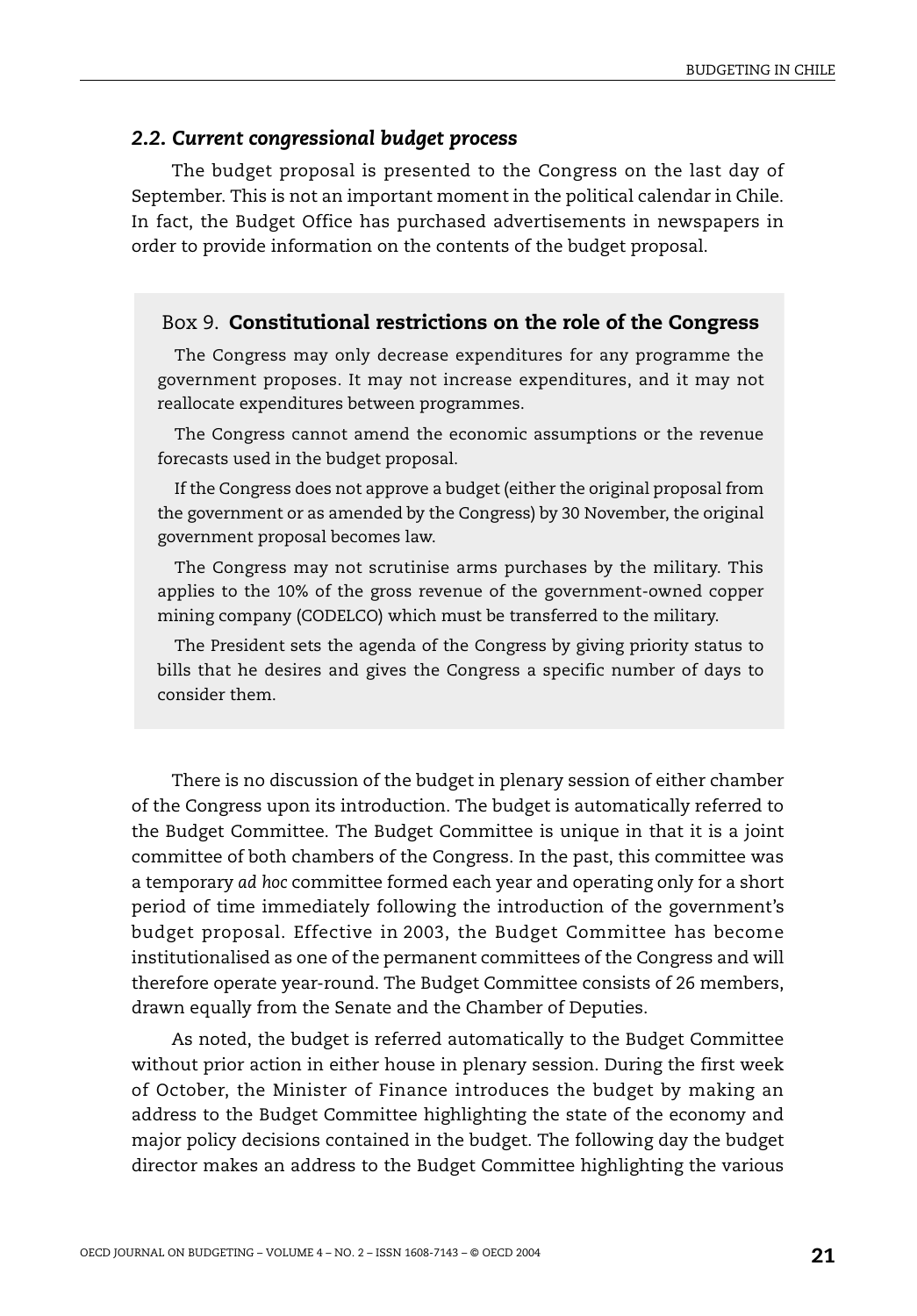technical aspects of the budget. Each of these meetings lasts for approximately a half-day with members of the Committee asking questions of the minister and the budget director following their presentations. The budget director will also have had meetings with the Budget Committee and informal meetings with each political party represented in the Congress to provide information ahead of the introduction of the budget.

After receiving the Minister of Finance and the budget director in plenary session, the Budget Committee divides into five sub-committees each focusing on a different set of ministries. Each sub-committee has five members (except one that has six). The scrutiny of the budget proposal takes place in these subcommittees. Each ministry and agency is examined during a four-week period. The length of examinations differs, but generally takes two or three days for each ministry. The sectoral minister and the heads of every agency under his/ her responsibility attend the examinations.

Following these examinations in sub-committees, the Committee reconvenes in plenary session and the conclusions of each sub-committee are discussed. As a rule, the Committee endorses the findings of the sub-committees.

The budget is then referred to both the Chamber of Deputies and the Senate where it is discussed very briefly and then approved in a series of ministry-by-ministry votes. Numerous amendments are still proposed at this stage by members of the Congress, but some are dismissed as out of order

|                       | Box 10. <b>Congressional budget timetable</b>                                                                                               |
|-----------------------|---------------------------------------------------------------------------------------------------------------------------------------------|
| Last day of September | Budget proposal presented to the Congress.<br>Budget referred automatically to the Budget<br>Committee.                                     |
| First week of October | Minister of Finance makes policy address to the<br>Budget Committee.<br>Budget director makes technical address to the<br>Budget Committee. |
| October-November      | Budget Committee forms five sectoral sub-<br>committees to scrutinise the budget proposal.                                                  |
| Mid-November          | Budget Committee finalises report on the budget<br>proposal.<br>Budget approved by the Congress.                                            |
| November              | Protocol signed between Budget Committee and<br>Budget Office.                                                                              |
| 1st January           | Start of fiscal year.                                                                                                                       |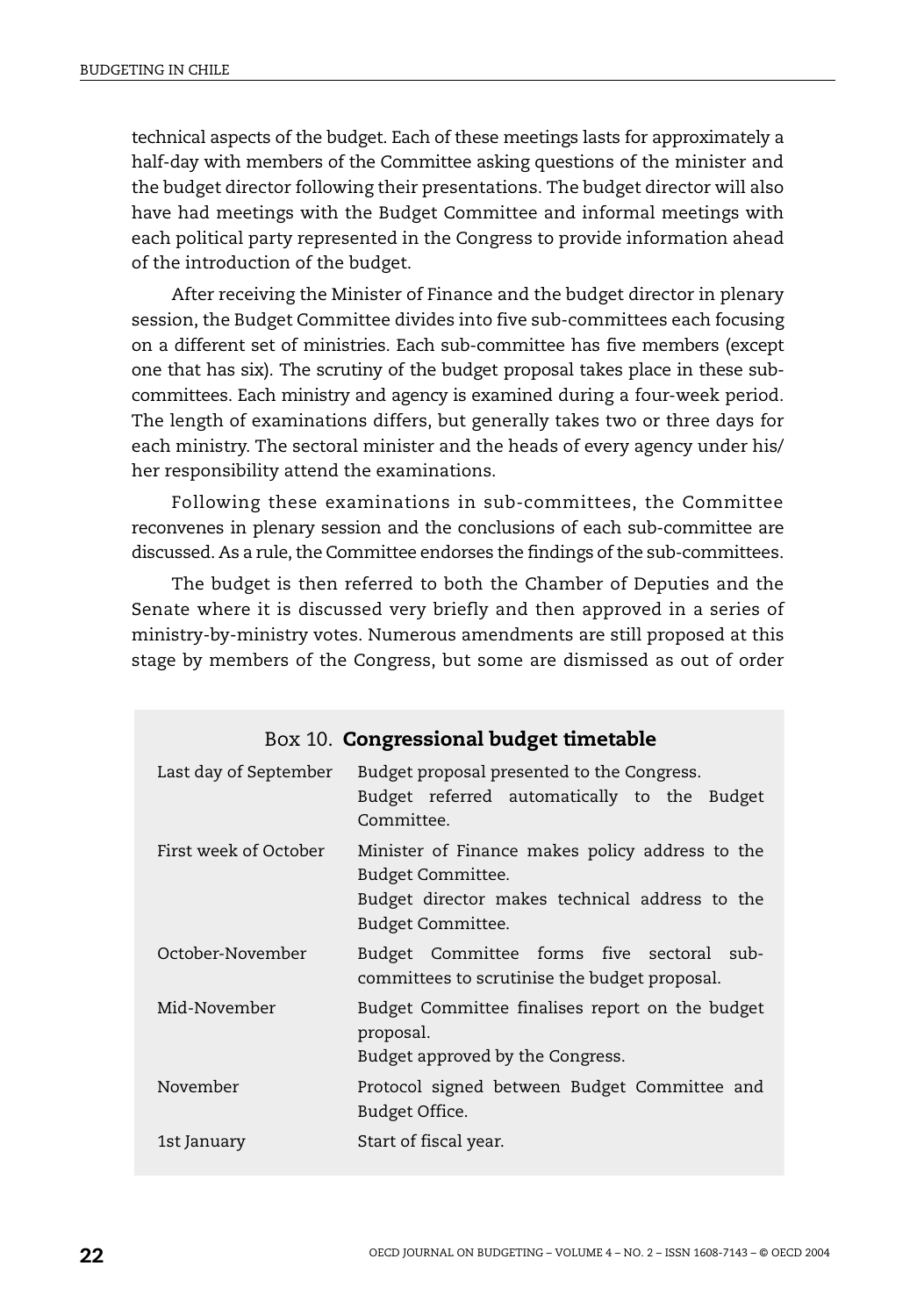(ineligible) and others are voted down by the government's majority. If the votes from both chambers do not coincide, a special committee of both houses is formed. This special committee will make a proposal which must be voted without amendment in both chambers. The budget is generally passed in late November. It would appear to be a matter of pride for the Budget Committee to have enacted the budget in as short a period of time as possible.

As noted above, even if the government's budget proposal (or one amended in accordance with the restrictions mentioned in [Box 9\)](#page-14-0) was not approved by 30 November, the government's original proposal would nonetheless become law according to the Constitution. However, this has never happened and would appear today to be considered politically unacceptable. This opens the way to behind-the-scenes negotiations whereby the government itself decides to introduce amendments to the budget that are desired by the Congress. Similarly, members of the Congress have conditioned their vote on unrelated legislation – for example, the Free Trade Agreements – upon desired changes in the budget. The frequency of such behind-the-scenes interventions is, however, said to be rare.

The Congress can also place restrictions on individual appropriations, for example by mandating that a certain part of the total appropriation be spent on a specified activity. This respects the constitutional provision that the total appropriation not be increased and at the same time demonstrates the will of the Congress. These restrictions are, however, also rare. (These restrictions are further discussed in Section 3.)

#### Box 11. **Audit**

The Comptroller-General of the Republic is Chile's supreme audit institution. In constitutional terms, it is not an office of the legislature but is rather considered a co-equal branch of government. The Comptroller-General is nominated by the President and confirmed by the Senate, and his/her term of office is until 75 years of age. He/she can only be removed before then by being impeached for gross misappropriations of duties. The Comptroller-General sets his/her own budget, level of staff and salary in consultation with the President and the Senate.

It is a most unusual body in that it acts not only as an audit office but also pre-approves all expenditures and staff actions in order to ensure their legality. The case for modernising this office and re-launching it as a modern auditor-general body appears appealing. As an office of the legislature, it would also assist the legislature with its oversight duties in holding the government accountable. In such a reformed model, the pre-approval of expenditures and staff actions would no longer be performed by the body.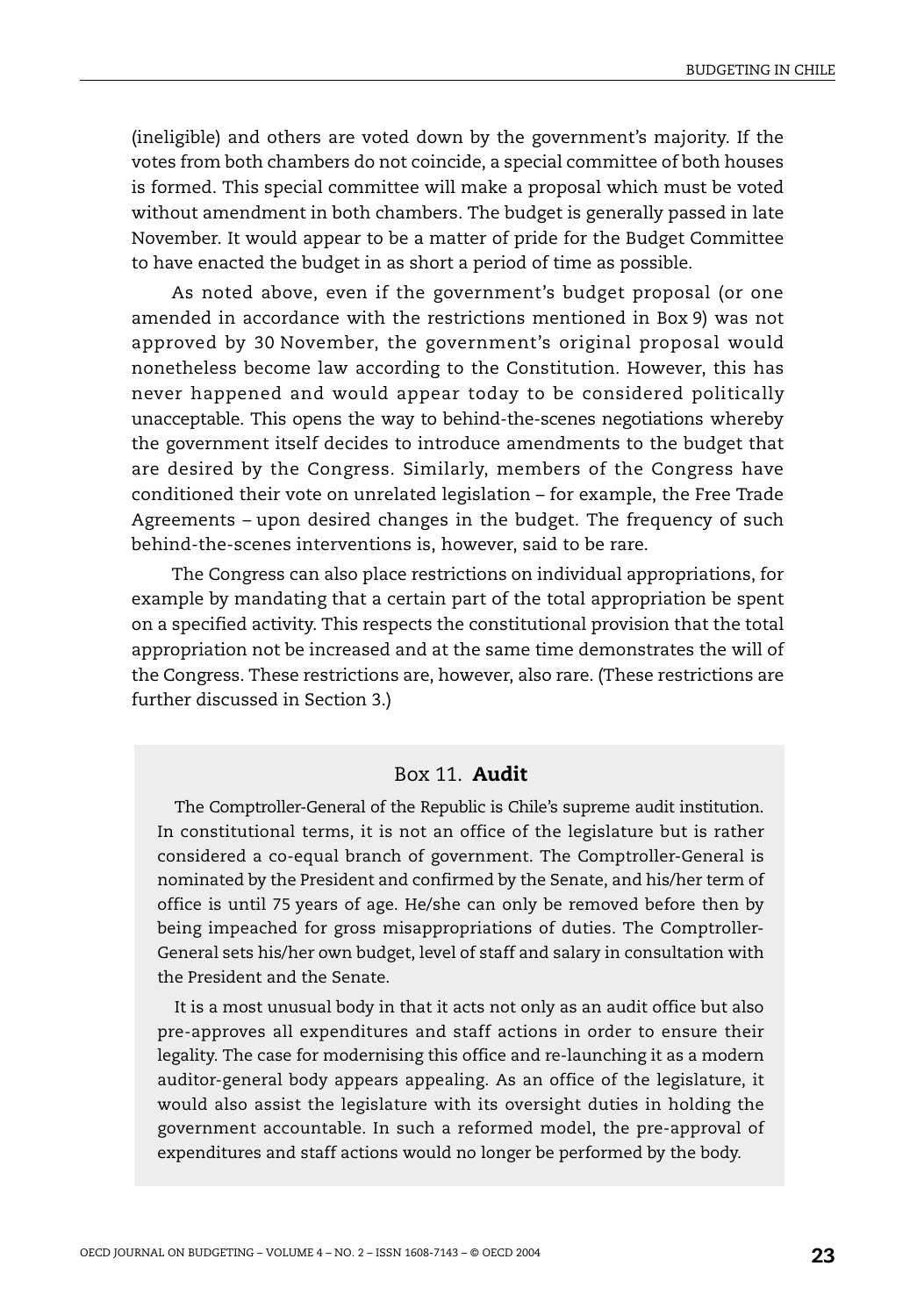## Box 12. **The Swedish parliamentary budget process\***

During 1996 and 1997, fundamental changes were made to the manner in which the Swedish parliament approves the budget. There are no restrictions on parliament's ability to amend the budget, but a rigorous institutional process has been put in place to promote budget discipline. It is one of the most modern parliamentary budget processes in OECD member countries.

The key reform focused on introducing a top-down budgetary process where aggregate levels of expenditure are approved before individual appropriations. This operates on several cascading levels. A Spring Fiscal Policy Bill is presented to parliament in April, five months before the budget is submitted to parliament. The Bill proposes limits on the aggregate level of government expenditures and government revenues. Parliament debates these aggregate limits and enacts them into law in early June. Again, there are no restrictions on parliament's ability to amend the government's proposal. The Bill has created a vehicle whereby debate in parliament can focus on the appropriate size of the public sector and the economic impact of various combinations of aggregate revenues and aggregate expenditures. The budget – which is presented in September – must be in conformity with the aggregate level of revenue and expenditures as approved in the Spring Fiscal Policy Bill. The budget as presented to parliament is divided into 27 expenditure areas. Parliament debates and approves by late November the level of aggregate expenditure for each of the 27 expenditure areas. Again, there are no restrictions on changes as long as the total voted in the Spring Fiscal Policy Bill is respected. Finally, parliament decides in late December on the level of individual appropriations within each of the 27 expenditure areas. Parliament can make any changes to individual appropriations within the aggregate level of expenditure for each of the 27 expenditure areas.

A strong division of labour among the committees of parliament accompanied these reforms. The Finance Committee is concerned mainly with the aggregate level of expenditures and revenue as contained in the Spring Fiscal Policy Bill and in the level of total expenditure for each of the 27 expenditure areas. It has essentially been given the role of "policeman" of the parliamentary budget process. Individual appropriations within an expenditure area are the concern of the relevant sectoral committee of parliament. For example, the Health Committee would recommend the allocation within the relevant expenditure area for health. (The 27 expenditure areas reflect the committee structure of parliament.) Involving the sectoral committees in this way also supports the use of performance information by parliament.

Chile may wish to consider aspects of the Swedish system as it strengthens the institutional framework for the congressional treatment of the budget.

<sup>\*</sup> For a description of such a system in operation, see "Budgeting in Sweden", *OECD Journal on Budgeting*, Volume 1, Number 1, 2001.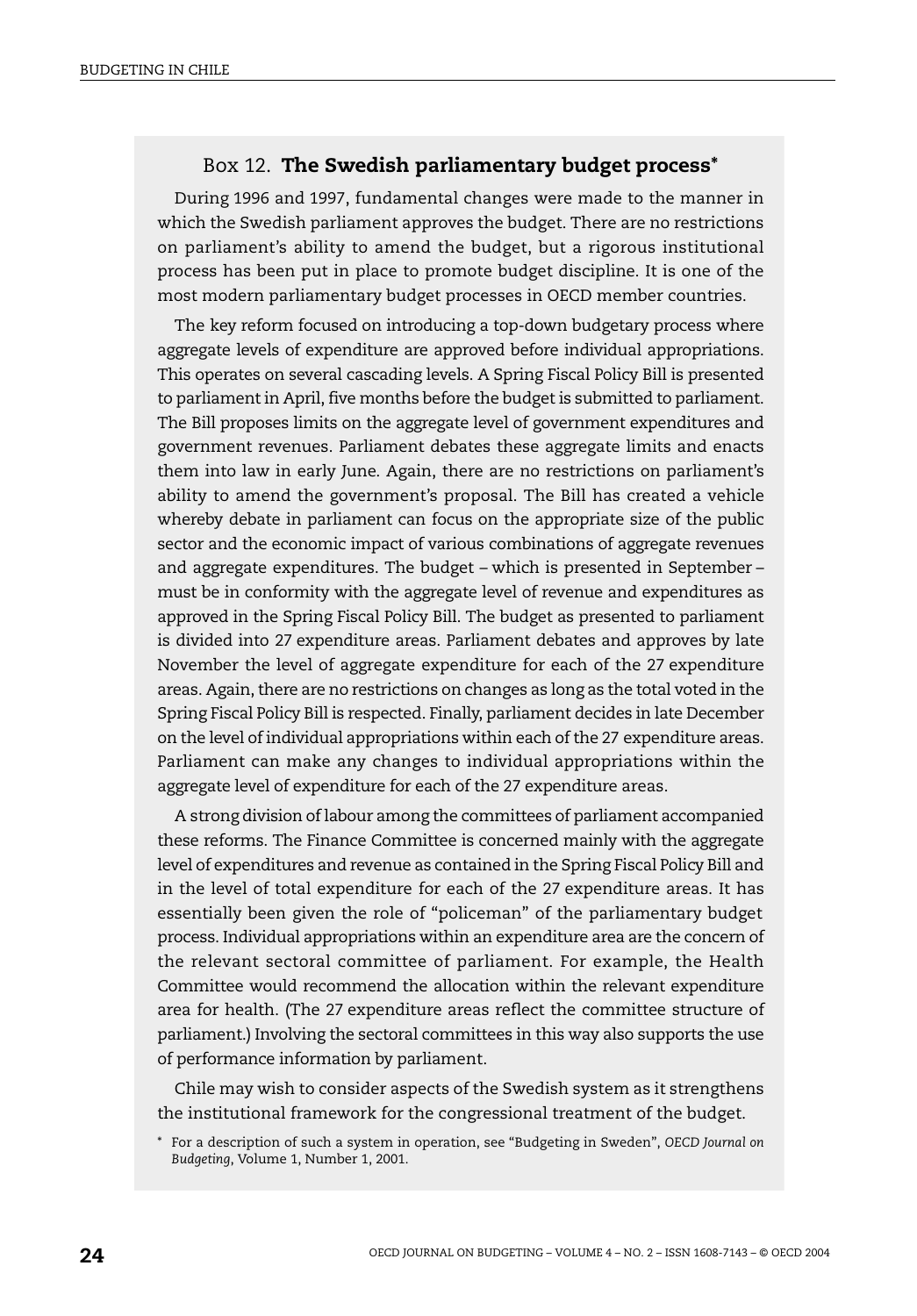The Budget Committee is assisted by a secretary, who is mainly responsible for ensuring that the rules of procedure in the Congress are adhered to in the discussion of the budget. An embryonic budget research office has also recently been established with a professional staff of three analysts. It should also be noted that think tanks associated with political parties are very active in policy research and that each member of the Congress receives a stipend to purchase technical assistance.

Since 1997, the Budget Committee and the Budget Office have agreed on a "protocol" at the end of each budgetary cycle. This is not legislated but is rather a signed and formalised political document between the legislative and executive branches. These protocols have become more elaborate each year and are commitments by the executive to provide information to the Congress on budget-related matters throughout the year. For example, a recent protocol commits the government to conform to the *OECD Best Practices for Budget Transparency*.

In formal terms, the Congress can be described as having very limited impact on the budget policy of the government. The current budget process is designed for the Congress to swiftly approve the government's proposal with no changes. The influence of the Congress in informal terms would also appear to be small, despite the instances mentioned above. The introduction of the structural budget surplus rule was, for example, not even discussed with the Congress before being introduced. Whether this passive role for the Congress is sustainable – or desirable – is certainly open to debate. The role of the legislature in OECD member countries is certainly greater, and increasing in many cases.

#### *2.3. Conclusion*

As noted in the introduction to this section, Chile's National Congress once had a strong role in the budget process. Although there appears to be general satisfaction with the very limited role of the Congress at present, it is worthwhile to consider that this may change in the future and that the Congress would take a more active role in the budget process. Despite their rarity, the behind-the-scenes negotiations on the budget and the restrictions placed by the Congress on individual appropriations point in this direction.

The Congress at present has a limited institutional capacity to consider the budget, as shown by the fact that a permanent Budget Committee was only established in 2003. By not further developing its institutional capacity, the long-term risk may be that the Congress would regain a stronger role in the budget process but without the institutional features to promote fiscal discipline and responsibility.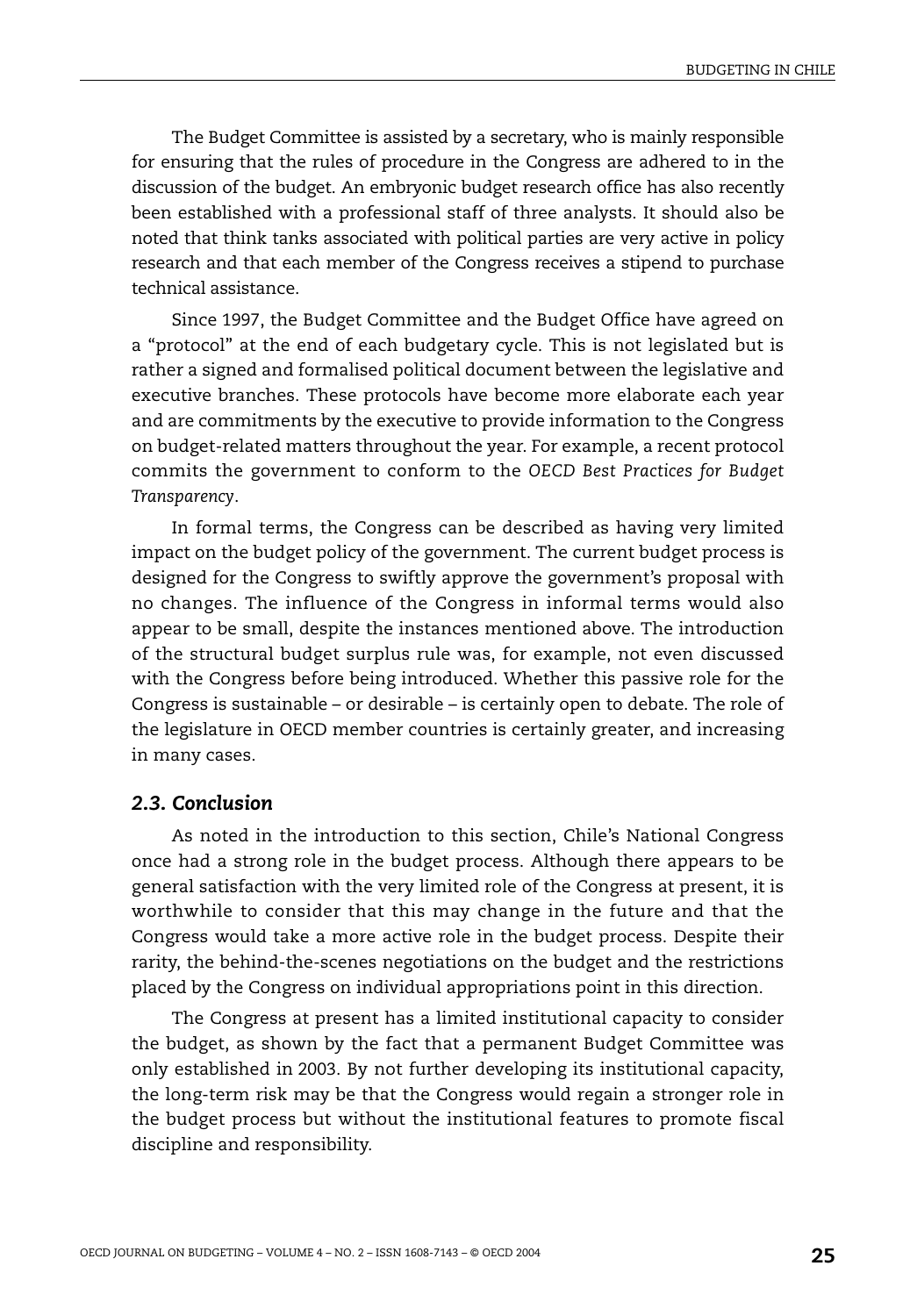The efforts to provide improved budgetary information to the Congress are commendable, including the commitment to conform to the *OECD Best Practices for Budget Transparency*. Accountability of the government to the legislature could also be improved by re-launching the Comptroller-General of the Republic as a modern audit office and as an office of parliament.

#### **3. Management**

## *3.1. Introduction*

Management practices in Chile are presently being modernised at a very rapid pace. This section reviews reforms undertaken in the area of organisational structures, human resource management, and financial management. A special emphasis is placed on managerial flexibility in Chile.

#### *3.2. Ministries and agencies*

Chile has a presidential system of government with executive power radiating from the presidency to ministers. In addition to ministries, Chile has a long history of other types of organisations – known collectively as services. This organisational model dates back to the early 1800s. Currently, there are 18 ministries and 165 services. Both the ministries and services vary greatly in staff size.

In legal terms, all of the services report directly to the minister as equals. The fact that the President appointed the heads of the services in the same manner as ministers, and could dismiss them at any time, has however served to muddle this relationship. In fact, the relationship between ministries and services in general has been unclear in many instances.

Reforms are being implemented to re-launch this organisational structure as a modern ministry-and-agency structure along the lines of the Scandinavian countries. The term **agencies** will be used hereafter to refer to the various services.

First, the notion of sectors was introduced. This entails formalising the groupings of organisations around a minister into a ministry and agencies. There are 18 sectors, matching the number of ministries. This was largely a presentational issue but the implication was clear. Ministries were to be responsible for policy making and co-ordination, whereas the agencies would be responsible for policy implementation. The results of this reform vary greatly between sectors as they depend on how the ministries have decided to operationalise this reform.

Second, the Ministry of Finance has used the budget process to promote the ministry-and-agencies system. This is done by the Ministry of Finance communicating with the ministry as the representative of all the agencies in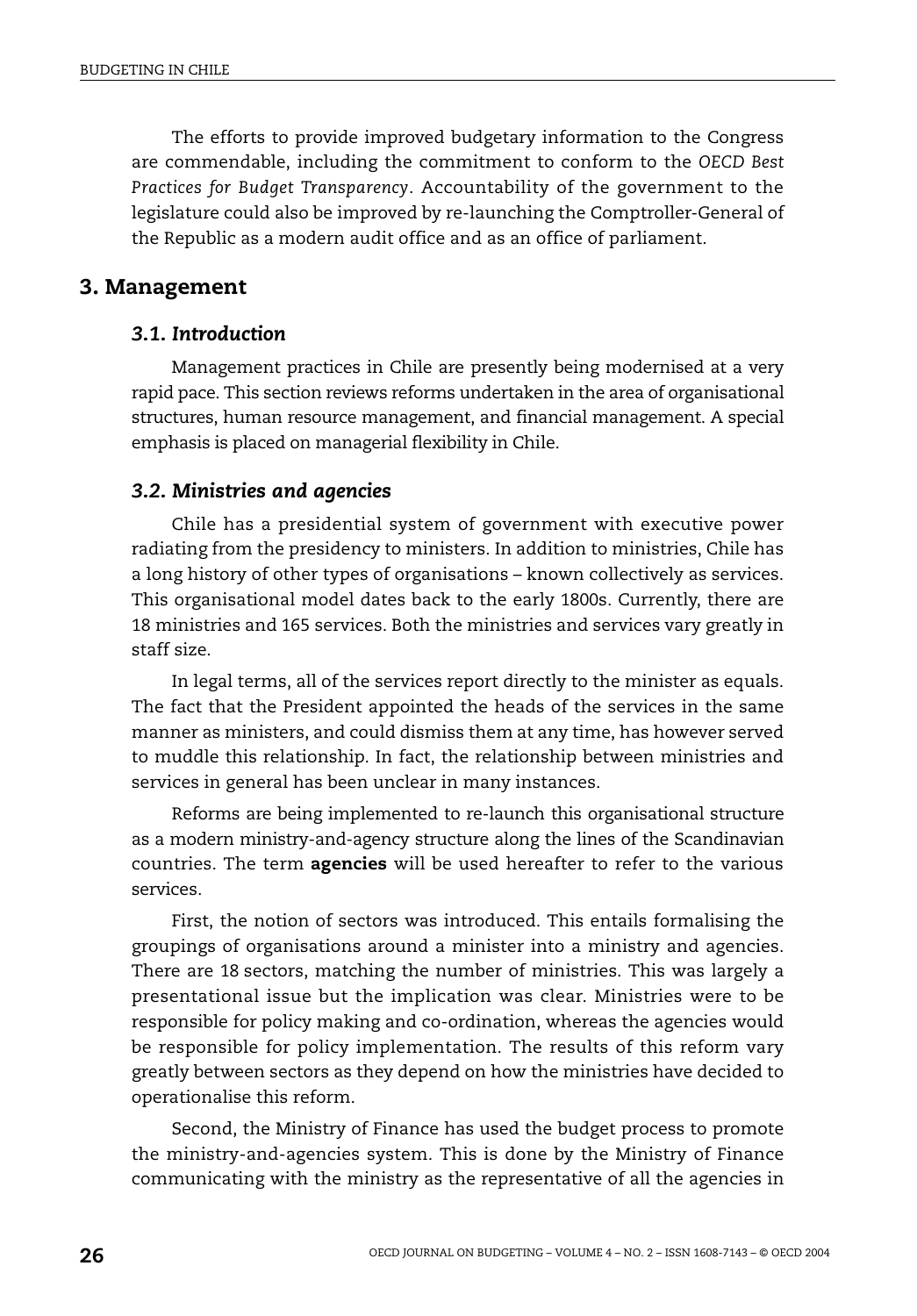the sector – and not communicating with the agencies directly. The Ministry of Finance also encourages ministries to reallocate resources between agencies in the sector. Although the actual level of reallocations is low, the operation of the budget process has greatly aided in the "culture shift" in the sectors and the role of ministries as co-ordinators for the whole sector.

Third, and most recently, it was recognised that some of the agencies were actually policy-making in nature, rather than simply engaged in policy implementation. This resulted in 25 agencies being classified as policy makers (or "centralised") and 140 agencies as policy implementers (or "decentralised"). The former category includes the Budget Office; the latter category includes general service delivery, enforcement activities, and regulatory commissions. By recognising the 25 agencies as being special, tensions will be removed from the overall system and the remaining 140 agencies will fit better into the modern ministry-and-agency structure being developed in Chile.

The management of each agency is vested in a director-general.<sup>6</sup> Previously, all directors-general were selected by the President. Now, the President will only nominate the directors-general of the 25 policy-making agencies. For other directors-general, the positions will be advertised and an elaborate nominating process will operate. This reform becomes effective in 2004.

A special nominations committee for directors-general will be created. It will consist of the head of a new human resource management agency and four other members who are appointed by the President upon confirmation by a 4/7 vote of the Senate. This nominations committee must present a list of no less than three and no more than five qualified people for all vacant positions of directors-general of agencies. The President may only appoint persons from that list; the President can also reject them all and the whole process will start again. The President also enjoys the right to dismiss a director-general at any time. The appointments are for three years. They can be extended without advertisement twice for a total of nine years. After that, the competitive process must be opened again.

As part of this new reform, directors-general will sign contracts with their ministers concerning the goals of the agencies. This is discussed further in Section 4.

#### *3.3. Managerial flexibility*

There are two aspects to managerial flexibility. The first is the legal detail of budget appropriations. The second is the various central management rules on implementing the budget, notably in the field of human resource management. Chile's position in these areas is discussed below.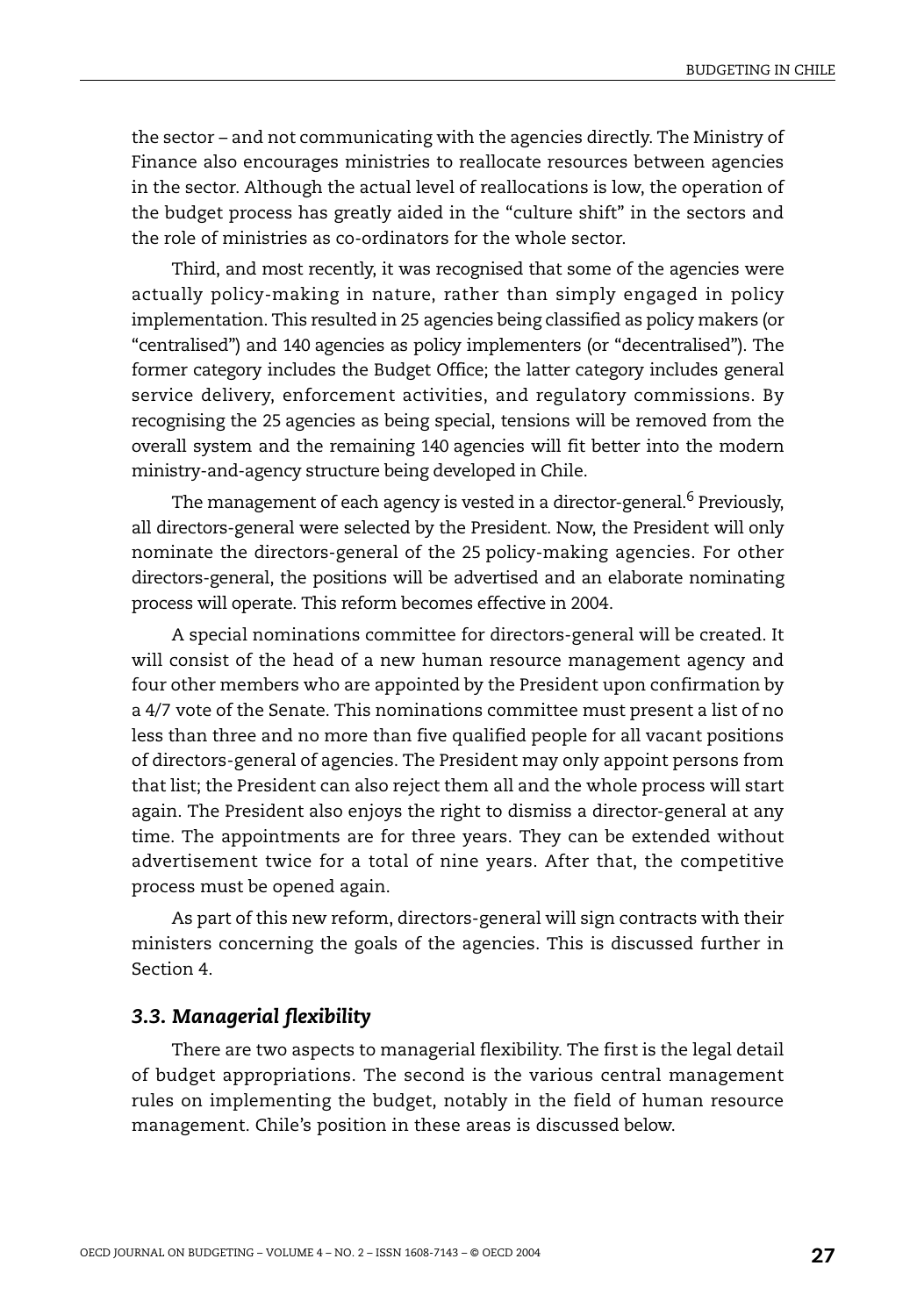#### *3.3.1. Budget appropriations*

For operating expenditures, each ministry and agency in Chile receives one appropriation for human resources and one appropriation for the purchase of goods and services. These are global amounts with no subdivisions among individual items of expenditures. The appropriations are considered maximums, *i.e*. there is not an obligation to spend appropriated funds. Some large organisations with a nationwide network divide their appropriations among several regions, *i.e*. each region is treated as a separate agency.

In addition, there are a number of **restrictions** for each account. There are two types of restriction. The first is common to all accounts and includes a maximum amount that can be spent on four items of expenditure: overtime, travel, training and consultants. The amount of the restriction originates with the Ministry of Finance in the budget proposal presented to the Congress. The budget also contains a ceiling on the number of staff (posts) and the number of vehicles that each ministry and agency may have.

The second type is restrictions for specific appropriations. These generally earmark parts of a larger appropriation for specific projects. This can be viewed as simply a pragmatic approach to programme budgeting. These restrictions generally originate in the Ministry of Finance as well. In other cases, they originate in the Congress. As detailed in Section 2, the Congress cannot increase spending for any programme, but can use its power to reduce spending to force agreement with the executive to mandate that a certain amount within a larger appropriation be spent on a certain project using this form of restriction. It should be noted that these are relatively few at present.

A noteworthy feature of the Chilean system is that all expenditures – each and every transaction – must be pre-approved by the Comptroller-General of the Republic in order to ensure their "legality". Certain other administrative acts must also be approved similarly. Even though the Comptroller-General has the authority to waive this procedure for whole categories of operations, for those not benefiting from such waivers, this can be a

#### Box 13. **The contingency reserve**

The budget contains a contingency reserve. The amount of this reserve has been as high as 7.8% of total expenditures, but is now equivalent to 1.8% of total expenditures. The purpose of the contingency reserve is to fund legislation that the Congress may enact after the introduction of the budget. An outstanding example is that the Congress approves salary increases for government employees in special legislation in late December each year.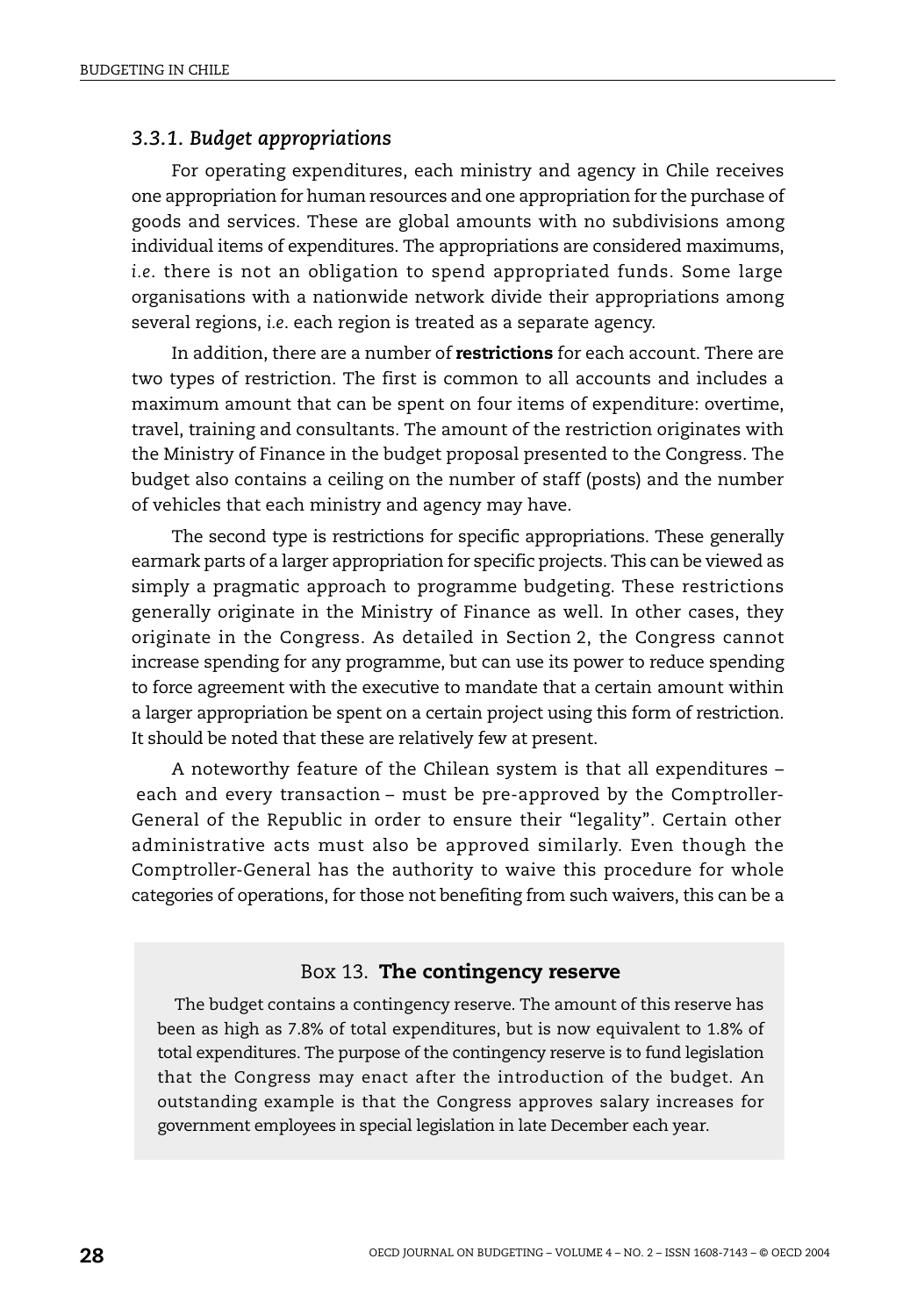very cumbersome and time-consuming procedure. As a general statement, however, the level of detail of appropriations allows quite wide managerial flexibility.

#### *3.3.2. Human resource management*

Chile has two types of human resource management system operating side by side. The traditional system, known as *planta*, is highly inflexible. About 60% of government workers are in this system. The remaining 40% are hired on contracts, the *contrata* system, which is flexible. The traditional system is composed mainly of older workers. Over 50% of public employees have less than ten years experience and most of these are contract employees. It should be noted that the numerical ceilings on staff (posts) apply for both the traditional and contractual workers.

The employees in the traditional system are hired for life. They are classified into one of 28 pay categories, and progression from one pay category to the next based is on seniority only. There is also a fixed number of people in each category. By contrast, contract employees are hired on one-year contracts which are renewable. In fact, they are generally renewed and it is common for employees to spend their entire career in the government on such renewable contracts. They can be placed in the equivalent of any of the 28 pay categories, *i.e*. a person who would be classified into pay category 4 in the traditional system could be paid the equivalent of category 15 as a contract employee. The contract system is generally used in Chile's private sector. Contract employees in the private sector receive one month's severance pay for each year worked (up to a maximum). Contract employees in the public sector, however, receive no such payments.

Similar to the reformed process for appointing directors-general, the government is introducing reforms to the hiring and promotion of staff in the *planta* system. Promotions are to be competitive, with positions being advertised and an independent panel reviewing the candidates. If no suitable persons are available within the organisation, the position may be re-advertised and opened to persons from outside the organisation. At the same time, the government launched an incentive package for the early retirement of older employees. This applies to the *planta* system. The government intends that a reformed *planta* system will reduce the reliance on the *contrata* system.

There is a further category of employees, which can be termed "consultants". They give an invoice for their services and are paid with no reference at all to the 28 pay categories. These positions were traditionally used for special ministerial advisers and persons with exceptional skills for a certain project on a short-term basis. However, this system began to be used in order to pay higher salaries to people in occupations of high demand, such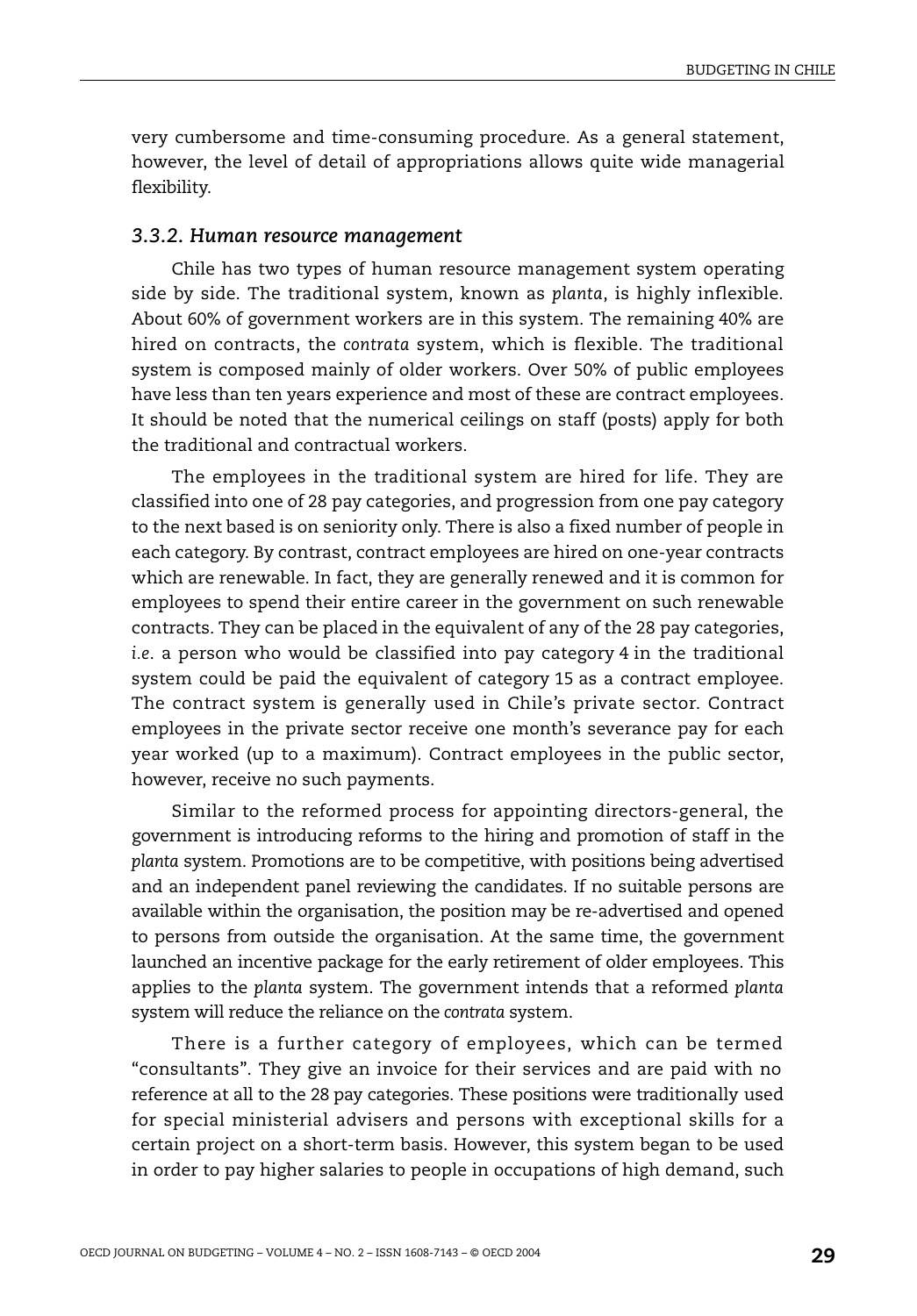as computer specialists. This system was also abused and as a result has been reformed. A ministry or agency (through its ministry) can apply to the Ministry of Finance to have certain positions designated as "critical". Such designations can allow an increase in salary of up to 100% to be paid on an ongoing basis. At the same time, the restrictions in the budget on the total amount that can be paid to consultants were introduced, as noted above.

The public sector is heavily unionised in Chile. However, no formal collective bargaining is permitted, and salaries are set by an act of the Congress each year. Since the return to democratic rule, however, the government and trade unions have regularly carried out informal negotiations over salaries and working conditions in the public sector.

A new Personnel Agency is being created in the Ministry of Finance. Its primary role is to assist the nominations committee for directors-general of agencies and the selection panels for positions within organisations. However, its mandate is quite wide for implementing human resource management policy in general. Previously, this had been a function of a unit within the Budget Office.

## *3.4. Financial management*

A number of reforms are underway to improve financial management in the Chilean government. At present, all government accounts are maintained in a government-owned commercial bank, the *Banco del Estado*. Taxes to the government can be paid to any commercial bank which then has three days to forward the payments to the government's account with the *Banco del Estado*. All government ministries, agencies and regional offices maintain their own bank accounts at the *Banco del Estado.* There are some 5 000 accounts in all, as separate accounts are often opened for individual projects. Each entity makes its own payments from this account following approval from the Comptroller-General of the Republic. There is no central payment system. A daily statement is prepared by the *Banco del Estado* showing the revenues deposited and payments disbursed each day. This statement is not made publicly available.

The balances of these accounts are not swept overnight and invested by the government. The bank invests these balances overnight for its own gain. Regardless of the fact that the bank is government-owned, this is highly inappropriate, and reforms to this practice are under discussion.

Significantly, the Ministry of Finance does not have access to information on the balances in the accounts. Other ministries and agencies delay their responses to such questions, and the *Banco del Estado* claims that bank secrecy laws prevent it from giving the information to the Ministry of Finance.

The Ministry of Finance transfers money from its main account to the 5 000 accounts in accordance with an official monthly schedule of revenues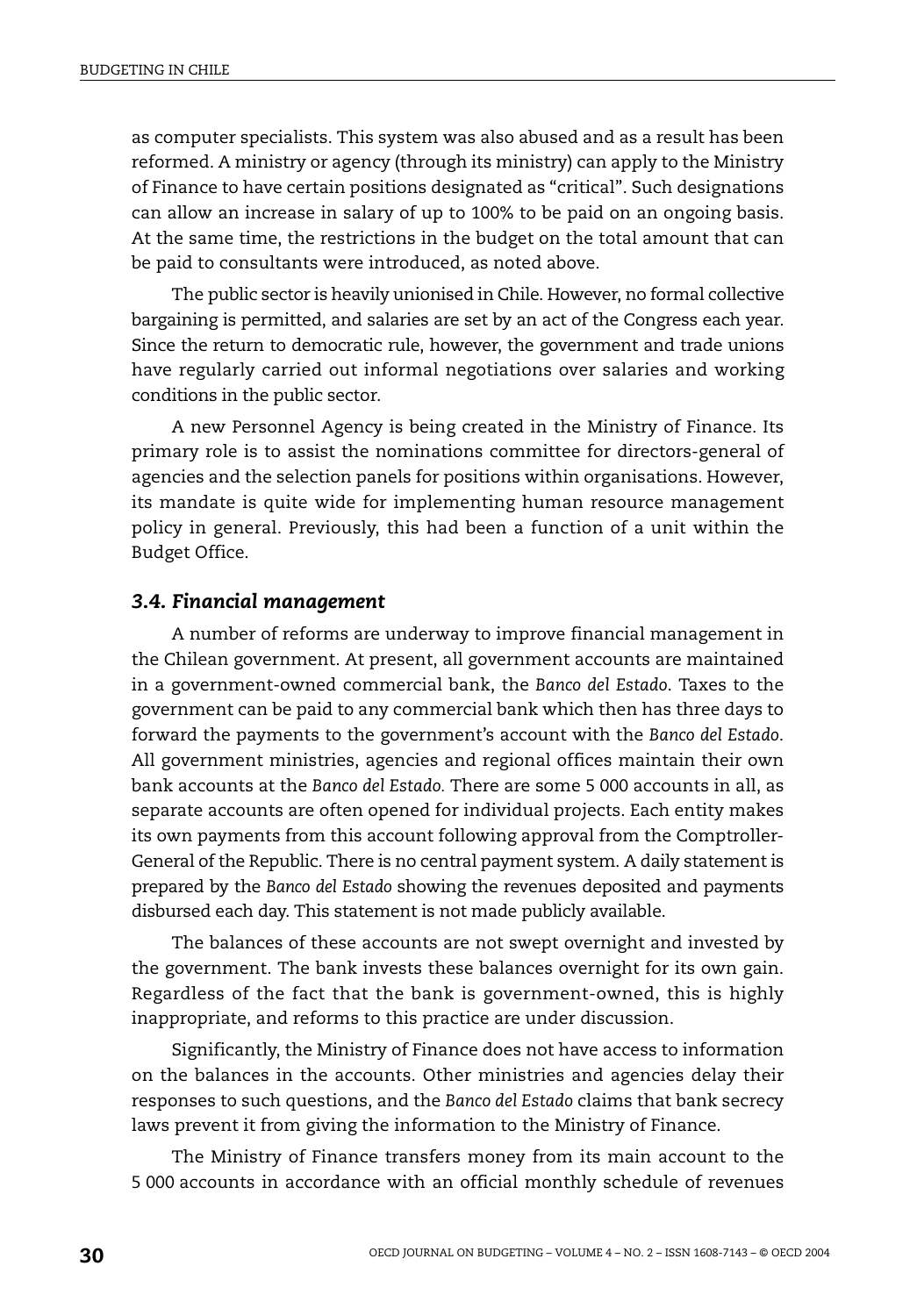and expenditures (apportionment) for each government ministry and agency. This schedule is prepared in January, but is revised frequently in response to the development of fiscal revenues and the timing of capital projects. It is not publicly available.

A monthly report is prepared on the revenues and expenditures of the government. This is audited and is available 45 days from the close of each month. The report specifies revenues and expenditures at a highly aggregated level. For example, expenditures are not classified by government organisations which are only published on a semi-annual basis. On a quarterly basis, additional summary information on the government's financial assets and liabilities is presented. These reports are publicly available.

An annual financial report is prepared and is available three months following the close of the fiscal year. As it is based on the audited monthly reports, this document is not specifically audited by the supreme audit institution. The annual report is publicly available.

A capital charging system is being implemented in three phases. In phase 1, a comprehensive asset register is being assembled. Phase 2 will see the valuations of those assets and phase 3 will see the levying of a capital charge. This is expected to be implemented in 2005-06.

The government's budgeting and financial reporting system is presently on a cash basis. Chile is adopting the Government Finance Statistics (GFS), which is on an accrual basis, as the basis for its budgeting and financial reporting. The GFS is, however, a statistical framework and not an accounting framework, and poses important conceptual challenges.<sup>7</sup>

## *3.5. Conclusion*

It is clear that Chile is undertaking a large number of initiatives to modernise the management of the public sector. Chile is very well placed to re-launch the government's organisational structure as a modern ministry-and-agencies model. Managers enjoy a high degree of flexibility in the operation of their institutions and this flexibility would appear to be exercised in a responsible manner.

The depoliticisation of the appointments for directors-general of agencies and the move to a merit based system – rather than a seniority based system – for the promotion and hiring of officials are reforms of huge importance. The government's apparent objective of increasing the reliance on the *planta* system – at the expense of the *contrata* system – needs however to be implemented with caution. The *contrata* system has served the government well and is a very established part of the Chilean government. A more urgent reform would appear to be the need to improve the conditions of contract employees if their contracts are not renewed, *i.e*. by giving them severance payments in line with private sector practices.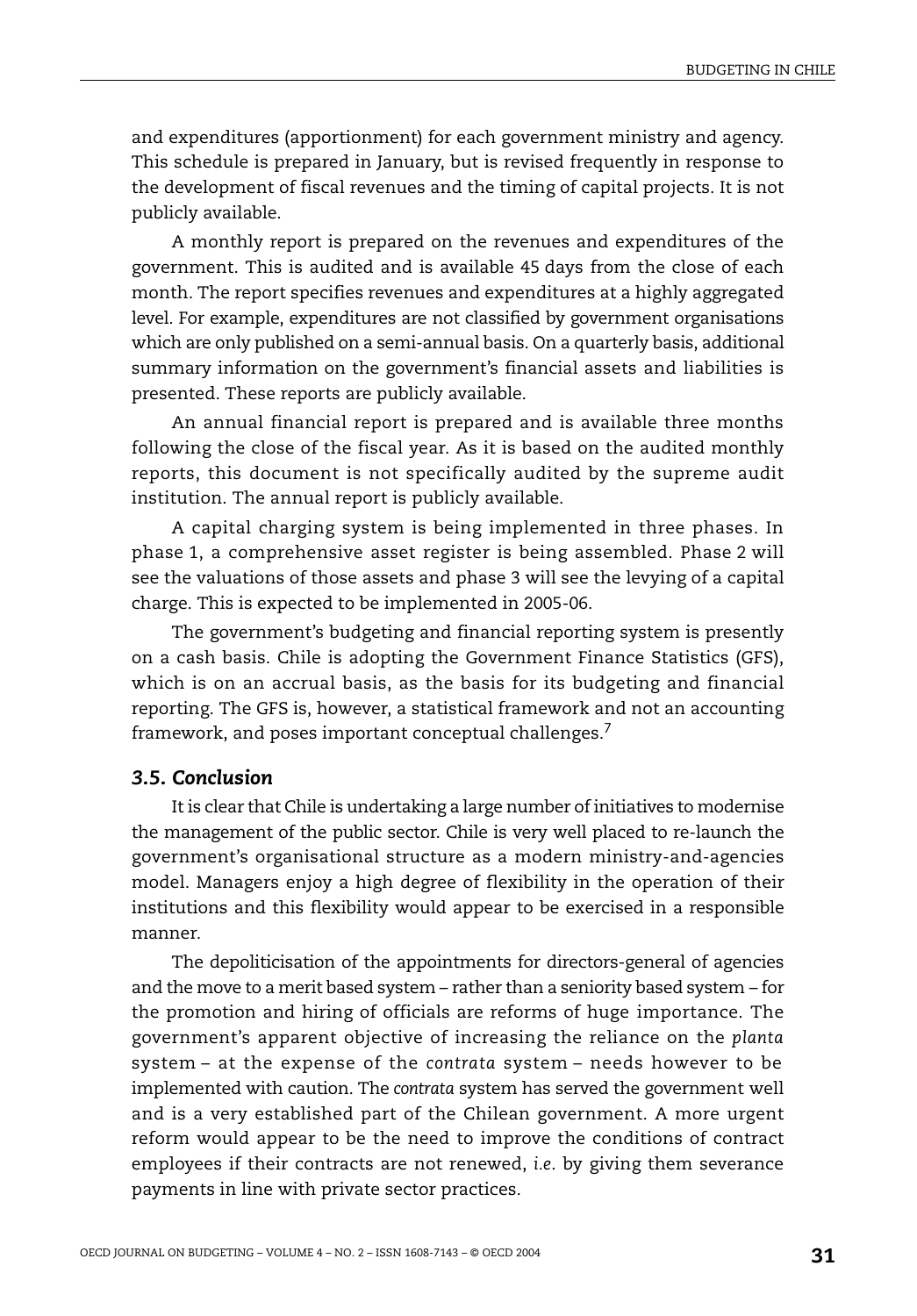The financial management reform agenda is especially ambitious. The reforms to the cash management system – especially the activities of the *Banco del Estado* – are urgent. The introduction of a capital charging system will improve asset management as well.

Chile needs to be careful in relying on a statistical framework, rather than an accounting framework, as the basis for its budgeting and financial management. Although international efforts to harmonise the frameworks are underway, there are at present large conceptual gaps between the two.

Finally, the role of the Comptroller-General of the Republic in pre-approving all expenditures should be reviewed. Effective internal controls and audit should be sufficient to assure the legality of transactions.

## **4. Accountability for performance**

## *4.1. Introduction*

This section examines the development and use of performance information in the budget process. It is divided into four sub-sections: 4.2 describes four different approaches used by the Ministry of Finance to assess the performance of agencies and programmes; 4.3 examines the integration and use of performance information in the budget process; 4.4 assesses the methods for reporting on performance; and 4.5 discusses the mechanisms used to report on performance to the legislature.

## *4.2. Performance programmes of the Ministry of Finance*

The Ministry of Finance has a highly developed albeit complex system for obtaining information on the performance of agencies and programmes which combines performance measurement with evaluations. The Ministry first began experimenting with performance indicators in the budget process in 1994. A decade later, there are five different tools used by the Ministry to focus its public sector on performance. A special unit called the Management Control Division within the Budget Office of the Ministry of Finance works on designing and implementing performance systems and on the subsequent monitoring of line ministries' results. [Table 1](#page-26-0) sets out the different performance information tools and their date of introduction. Each of these tools will be discussed in more detail.

#### *4.2.1. Performance indicators*

This programme was initially launched in 1994 on a volunteer basis. Line ministries that participated in the programme developed performance goals or targets and indicators that were included in the budget process. In 1998, the programme was removed from the budget process. The main reason for this change was the introduction of the Management Improvement Programs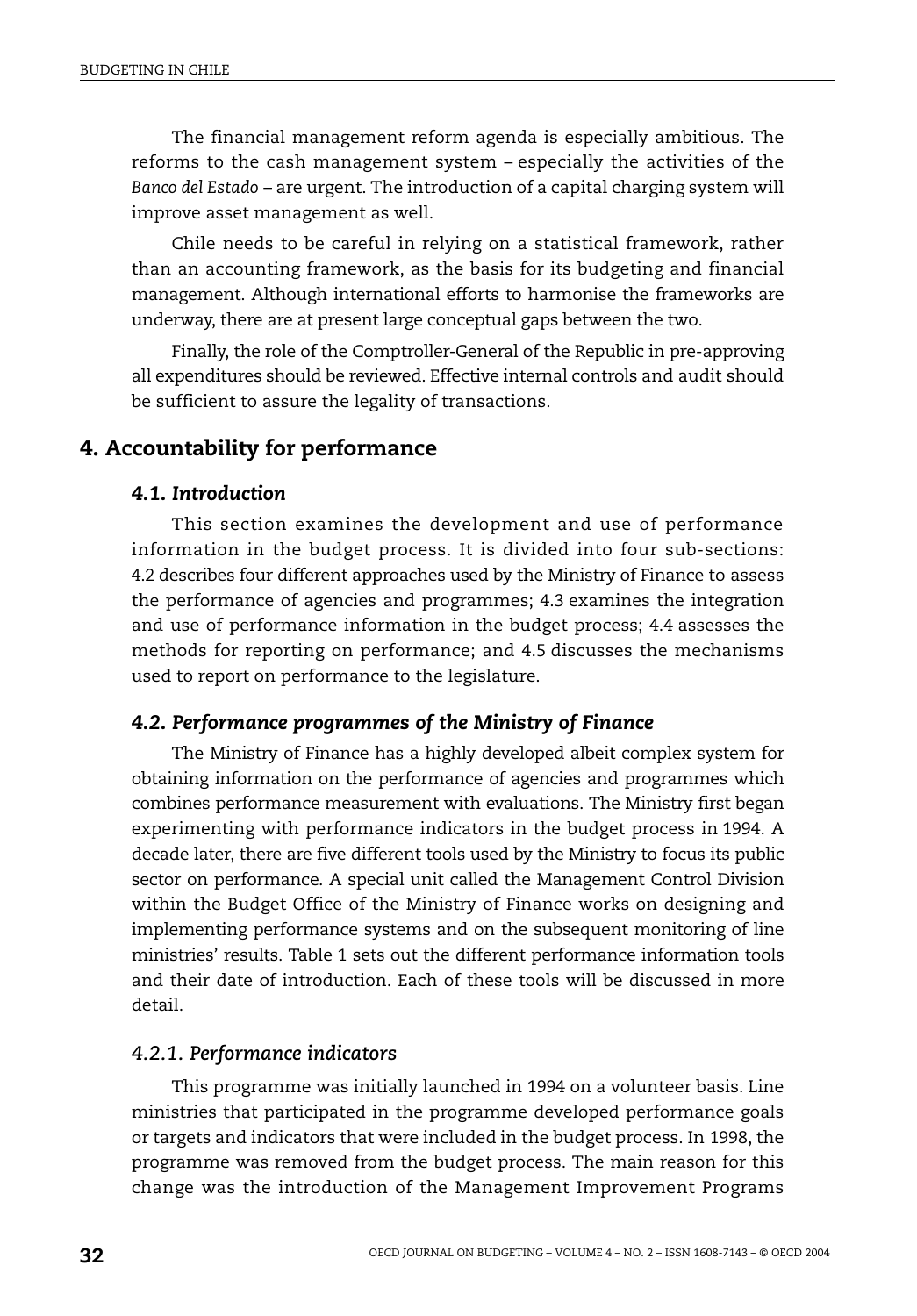<span id="page-26-0"></span>

| Name of tool                           | Year  |
|----------------------------------------|-------|
| Performance indicators                 | 1994  |
| Evaluations                            | 1997  |
| <b>Comprehensive Management Report</b> | 1997* |
| Management Improvement Program         | 1998  |
| <b>Bidding Fund</b>                    | 2001  |

#### Table 1. **Performance information tools**

This tool is discussed in sub-section 4.4.

(MIPs) which incorporated indicators and targets linked to salary bonuses without relating these to the budget. However, MIPs encountered problems: the agreed targets were low and the results difficult to verify. In 2001, as a result of these difficulties, MIPs were reformulated and performance indicators were removed from this programme and re-introduced into the budget process.

Initially after this re-introduction into the budget process, agencies prepared the performance indicators, goals and targets and presented them along with their budget proposal to the Ministry of Finance. Since 2002, the Ministry of Finance has sent proposals for performance indicators to the agencies, which they can alter before submitting them to the Ministry of Finance.

The Budget Office reviews these submitted indicators and goals to evaluate technical standards and to ensure that targets and goals are consistent with budget appropriations. Then the Budget Office and the relevant ministry discuss the performance indicators and targets that will be included in the supporting budget documentation. The selected performance indicators and goals are incorporated in the information reports which accompany the Budget Bill presented to the Congress.

The number of agencies taking part in this programme has gradually increased. By the 2004 budget, 132 agencies were participating and they produced a total of 1684 performance indicators (averaging 12.8 per agency). [Table 2](#page-27-1) gives details on the total number of performance indicators produced between 2001-04.

These indicators seek to evaluate performance on different dimensions including economy, efficiency, and effectiveness. They include process, output, intermediate outcomes, and outcome indicators. However, the vast majority of indicators are processes and outputs measures. See [Tables 3](#page-27-0) and 4 for details.

The 2002 budget included 537 performance indicators; these were reported in the first quarter of 2003. In the second round of evaluating performance results, the agencies reported 73% of them, with a 69% compliance rate within a range of 95-100% (see Tables 5 [and 6\)](#page-28-0).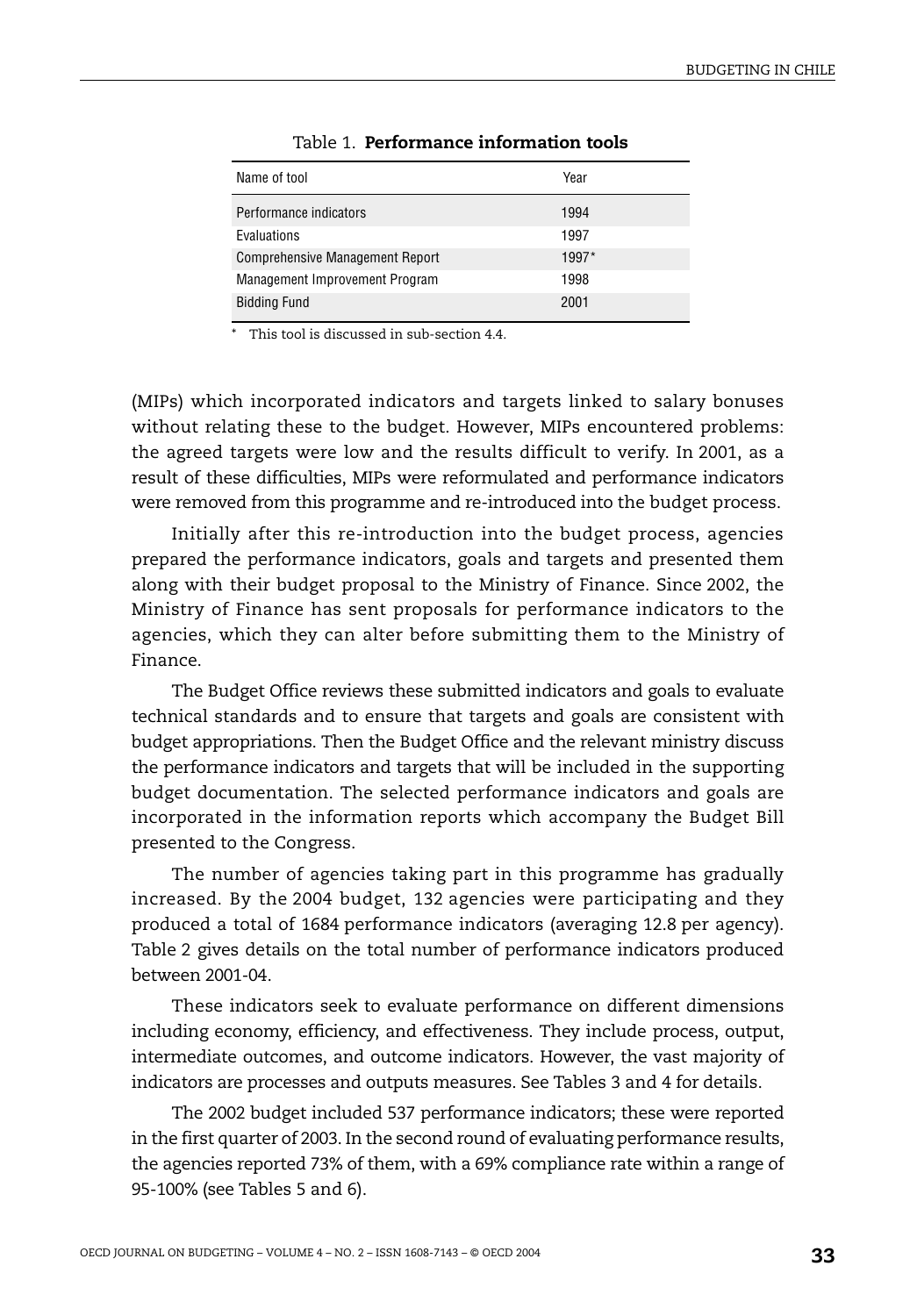<span id="page-27-1"></span>

| <b>Functions</b>   | 2001   |               | 2002   |               | 2003    |               | 2004   |               |
|--------------------|--------|---------------|--------|---------------|---------|---------------|--------|---------------|
|                    | Number | $\frac{0}{0}$ | Number | $\frac{0}{0}$ | Number  | $\frac{0}{0}$ | Number | $\frac{0}{0}$ |
| General            | 53     | 19            | 82     | 15            | 215     | 21            | 318    | 19            |
| Social             | 113    | 41            | 266    | 50            | 500     | 48            | 803    | 48            |
| Economic           | 109    | 40            | 189    | 35            | 324     | 31            | 563    | 33            |
| Total              | 275    | 100           | 537    | 100           | 1 0 3 9 | 100           | 1684   | 100           |
| Number of agencies | 72     |               | 109    |               | 111     |               | 132    |               |

|  |  | Table 2. Number of performance indicators, 2001-04* |  |  |
|--|--|-----------------------------------------------------|--|--|
|--|--|-----------------------------------------------------|--|--|

\* Classified according to the Functional Classification of Expenditure, *Estadísticas de las Finanzas Públicas*, Budget Department, Ministry of Finance.

<span id="page-27-0"></span>

| Function and evaluation dimensions |                      |            |         |                 |       |          |
|------------------------------------|----------------------|------------|---------|-----------------|-------|----------|
| <b>Functions</b>                   | <b>Effectiveness</b> | Efficiency | Economy | Service Quality | Total | Per cent |
| General                            | 170                  | 45         | 56      | 47              | 318   | 19%      |
| Social                             | 405                  | 118        | 123     | 157             | 803   | 48%      |
| Economic                           | 273                  | 70         | 96      | 124             | 563   | 33%      |
| Total                              | 848                  | 233        | 275     | 328             | 1684  | 33%      |
| Per cent                           | 50%                  | 14%        | 16%     | 20%             | 100%  | 100%     |

# Table 3. **Performance indicators, 2004**

\* Classified according to the Functional Classification of Expenditure, *Estadísticas de las Finanzas Públicas*, Budget Department, Ministry of Finance.

| <b>Functions</b> | Process | Output |              |         |       |       |
|------------------|---------|--------|--------------|---------|-------|-------|
|                  |         |        | Intermediate | Outcome | Total | Total |
| General          | 116     | 124    | 48           | 30      | 78    | 318   |
| Social           | 224     | 394    | 122          | 63      | 185   | 803   |
| Economic         | 173     | 261    | 117          | 12      | 129   | 563   |
| Total            | 513     | 779    | 287          | 105     | 392   | 1684  |
| Per cent         | 30%     | 46%    | 17%          | 6%      | 23%   | 100%  |

#### Table 4. **Types of performance indicator in 2004**

#### Table 5. **Performance indicators reported and fulfilled in 2002**

|                  |          | Number of indicators | Per cent |           |                |            |
|------------------|----------|----------------------|----------|-----------|----------------|------------|
| <b>Functions</b> | Agreed   |                      |          |           |                | Fulfilled/ |
|                  | Reported | Not reported         | Total    | Fulfilled | Reported/total | Reported   |
| General          | 52       | 27                   | 79       | 37        | 66             | 71         |
| Social           | 187      | 79                   | 266      | 134       | 70             | 72         |
| Economic         | 155      | 37                   | 192      | 99        | 81             | 64         |
| Total            | 394      | 143                  | 537      | 270       | 73             | 69         |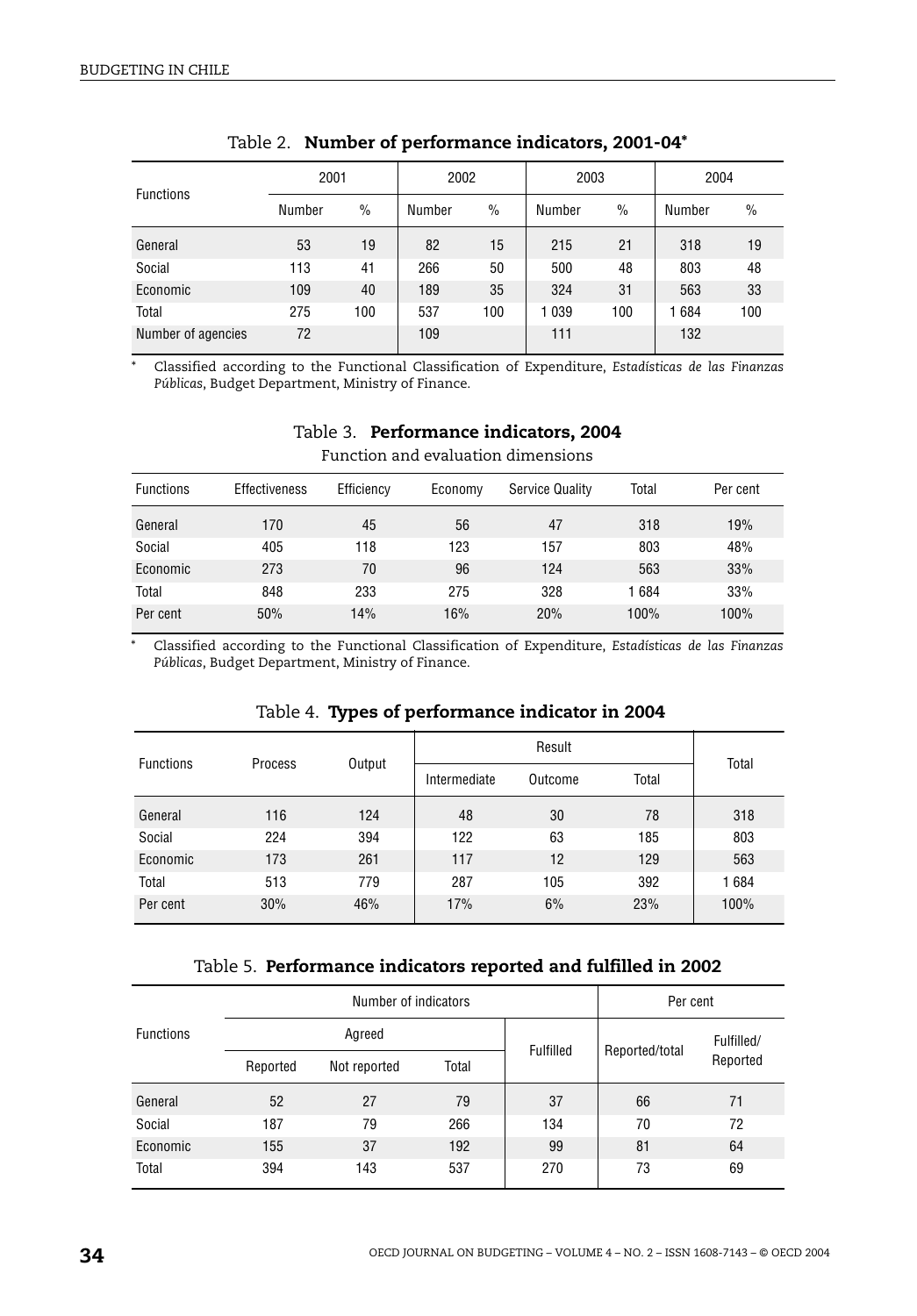<span id="page-28-0"></span>

| Degree<br>of compliance | Economic | General | Social | Total | Per cent |
|-------------------------|----------|---------|--------|-------|----------|
| 95%-100%                | 99       | 37      | 134    | 270   | 69%      |
| 90%-94%                 | 14       | 6       | 16     | 36    | 9%       |
| 89%-80%                 | 15       | 3       | 12     | 30    | 8%       |
| $< 80\%$                | 27       | 6       | 25     | 58    | 15%      |
| Total                   | 155      | 52      | 187    | 394   | 100%     |
| Per cent                | 39%      | 13%     | 47%    | 100%  |          |
|                         |          |         |        |       |          |

Table 6. **Degree of compliance by functional classification, 2002**

## *4.2.2. Evaluations*

The Budget Office makes use of evaluations as an important tool for stimulating performance and assisting in resource allocation. Currently there are three types of evaluation: desk evaluations, impact evaluations, and comprehensive spending reviews. Since the establishment of the programme in 1997, a total of 151 evaluations have been conducted, the vast majority being desk evaluations. The annual public expenditure of programmes that have been evaluated is approximately 27% of total government spending. In addition, three comprehensive spending reviews have been completed. The annual spending of these agencies is 4.5% of total government expenditure.

An interministerial committee oversees all evaluations. The members of this committee include representatives from the Ministries of the Presidency, Planning, and Finance. The national Budget Office is accountable for the execution of all evaluations.

The following process is used to conduct desk evaluations. The Ministry of Finance submits a proposal to the Congress with the names of the programmes and agencies it wishes to evaluate in the coming year. After the programmes have been agreed with the Congress, external consultants are chosen to conduct the evaluations through a process of public bidding. The consultants carry out evaluations based on a logical framework methodology and procedural guidelines established by the Management Control Division of the Ministry of Finance. The evaluation reports contain results and recommendations which can vary from advice to eliminate the programme to requests to introduce minor changes. Since the establishment of the evaluation programme in 1997, the agencies being evaluated have participated in the process by commenting on the intermediate and final reports, including the recommendations. Additionally, since 2000 the relevant agency and the Budget Office have officially agreed on commitments to improve performance based on these recommendations.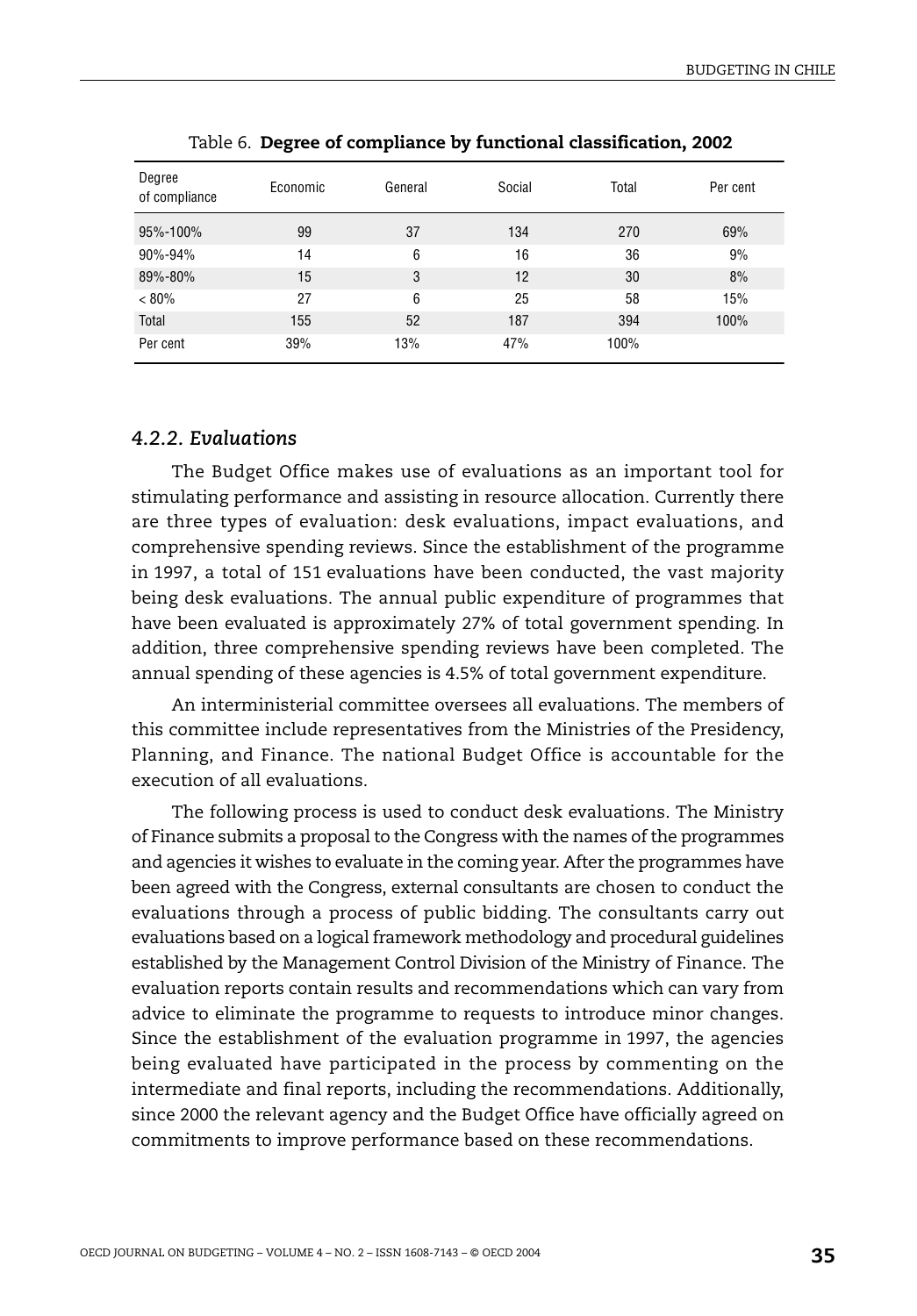The process is similar for impact evaluations with two notable differences. Another methodological approach is used and these evaluations are contracted out either to research institutions or to universities rather than to external consultancies. Since it involves more field research and data collection, this type of evaluation is expensive and time consuming. Given these cost implications, it tends to be used for programmes which represent a large amount of public spending that have not been evaluated or for programmes where previous desk evaluations have failed to reach conclusions on outcomes.

A comprehensive spending review evaluates a ministry or agency. This evaluation examines the structure, functions, mission statement, objectives and strategic management and planning framework of the relevant ministry or agency. It also examines if the ministry or agency used resources in an economic, efficient, and effective manner.

All final evaluation reports are sent to the Congress, publicised on the Internet site and available in the Budget Office. The recommendations of the evaluations are discussed with the relevant ministry. The ministry and the Budget Office agree on commitments to implement these recommendations. These commitments are then incorporated into a formal agreement between the Ministry of Finance and the relevant ministry. They are monitored in subsequent years to ensure that they have been implemented.

The recommendations from the 71 programmes evaluated between 2000- 03 have resulted in 25% of these programmes introducing a major redesign or institutional changes, 38% undergoing substantial design modifications to some components and/or internal management procedures, and 26% improving their information systems and making minor changes to management processes. In addition, 11% of these programmes were eliminated in the light of their results and/or because their objectives no longer responded to new requirements (see [Table 7](#page-30-0) for more details).

In addition to the evaluation programmes discussed above, the Ministry of Planning is responsible for capital projects evaluations, formally known as the National Investment System. Since 1988, it has been a mandatory requirement that all investment projects must have an *ex ante* evaluation. The ministry involved in the investment project must submit an evaluation report to the Ministry of Planning for technical examination. Only if the evaluation is technically approved by the Ministry of Planning can the project be introduced into the budget proposal in the formulation stage.

#### *4.2.3. Management Improvement Program (MIP)*

This programme started in 1998 from an agreement with the public sector unions. It established a reward system for central government employees in which bonuses are determined by organisational performance. The programme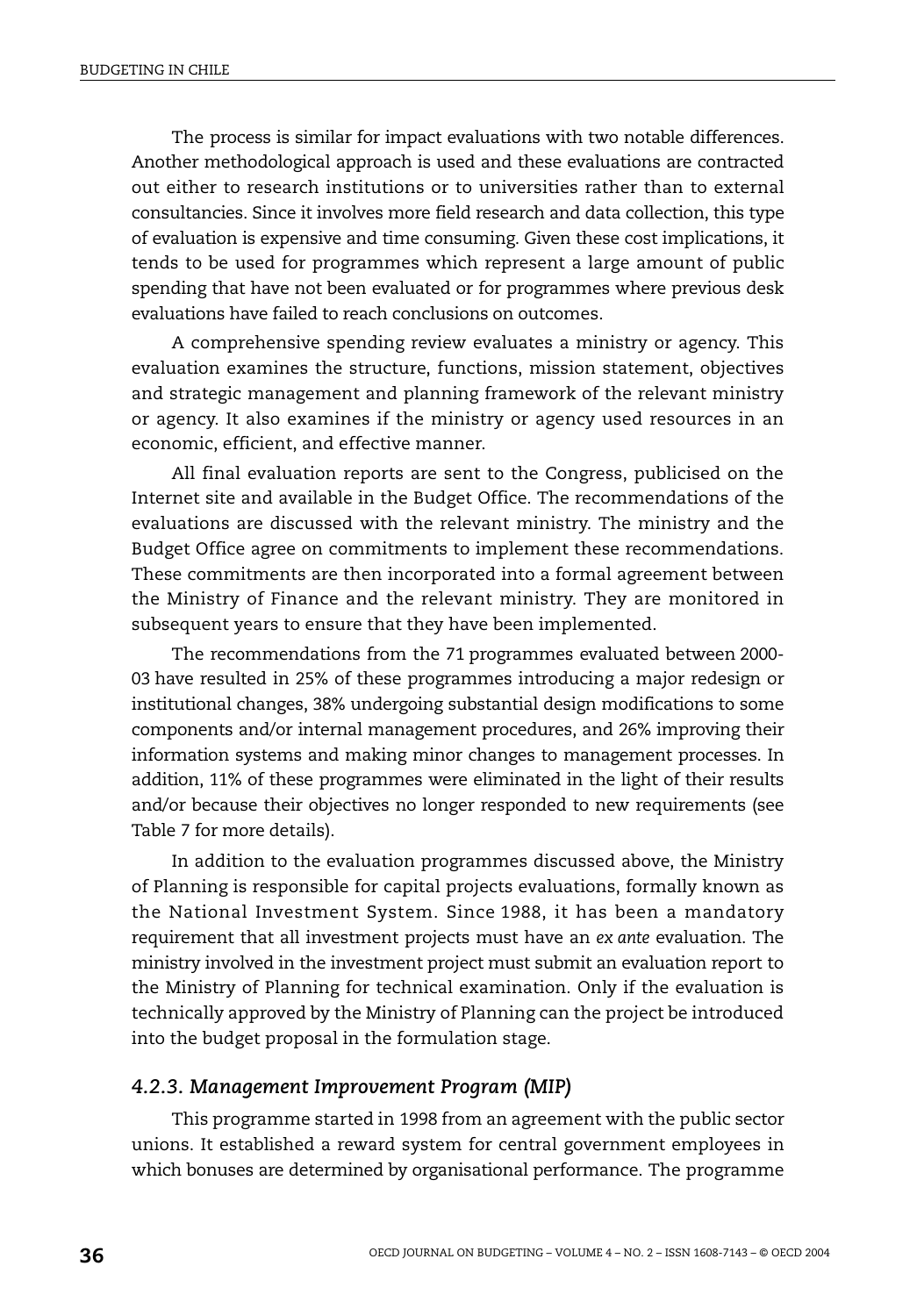<span id="page-30-0"></span>

| Categories                                                                                                                                                                                                                                                                                                                                                                                                                                                                                                                               | Percentage of programmes |
|------------------------------------------------------------------------------------------------------------------------------------------------------------------------------------------------------------------------------------------------------------------------------------------------------------------------------------------------------------------------------------------------------------------------------------------------------------------------------------------------------------------------------------------|--------------------------|
| Major programme redesign and/or institutional changes:                                                                                                                                                                                                                                                                                                                                                                                                                                                                                   |                          |
| Programmes needing substantial reformulation or deep changes in design,<br>internal management processes and/or re-location to other agencies,<br>with the aim of adapting to new diagnostic elements and/or ensuring more<br>coherence and better integration among lines of action.                                                                                                                                                                                                                                                    | 25%                      |
| Design modifications of some components and/or internal management<br>procedures:                                                                                                                                                                                                                                                                                                                                                                                                                                                        |                          |
| Programmes needing mainly design modifications to some components<br>or activities and/or internal management processes. Among the most important<br>are: review of focalisation criteria or methodological tools; improvements<br>in information, follow up and monitoring systems; improvements in internal<br>and external co-ordination among staff and/or agencies involved;<br>improvements in management procedures in relation to financial transfers<br>within the different level of responsibility with respect to execution. | 38%                      |
| Minor modifications:                                                                                                                                                                                                                                                                                                                                                                                                                                                                                                                     |                          |
| Programmes requiring minor adjustments such as improvements<br>in information, follow up and monitoring systems, fine-tuning some aspects<br>of design and/or internal management process.                                                                                                                                                                                                                                                                                                                                               | 26%                      |
| Programmes cuts:                                                                                                                                                                                                                                                                                                                                                                                                                                                                                                                         |                          |
| Programmes that have reached the end of their previously-defined execution<br>period, or whose results no longer justify their budget allocation.                                                                                                                                                                                                                                                                                                                                                                                        | 11%                      |
| Total                                                                                                                                                                                                                                                                                                                                                                                                                                                                                                                                    | 100%                     |

|  |  |  | Table 7. Implementation of evaluation recommendations, 2000-03 |  |
|--|--|--|----------------------------------------------------------------|--|
|--|--|--|----------------------------------------------------------------|--|

is similar to ISO standards in that it focuses on improving management processes within agencies against a pre-established benchmark. It seeks to contribute to enhancing performance by improving the internal management processes of ministries, thus assisting agencies to achieve their wider objectives and targets.

In 2001, when performance indicators were removed from the MIP and re-introduced into the budget, the MIP changed to focus on assessing progress in managerial systems. By 2004 these managerial systems included: human resources; quality of customer services; planning, control and territorial management; financial management; and gender focus. Each of these areas is divided into systems, and progress in every system is measured in stages 1 through 4 or 1 through 6. By 2004, MIP functioned in 88 centralised agencies and 89 decentralised agencies.

This programme operates in the following way: the Ministry of Finance prepares a general framework including areas, systems and stages. This is discussed and approved by the interministerial committee. This is sent to each agency which prepares its proposal according to the framework, stating the overall stage in each managerial system it wishes to reach by the end of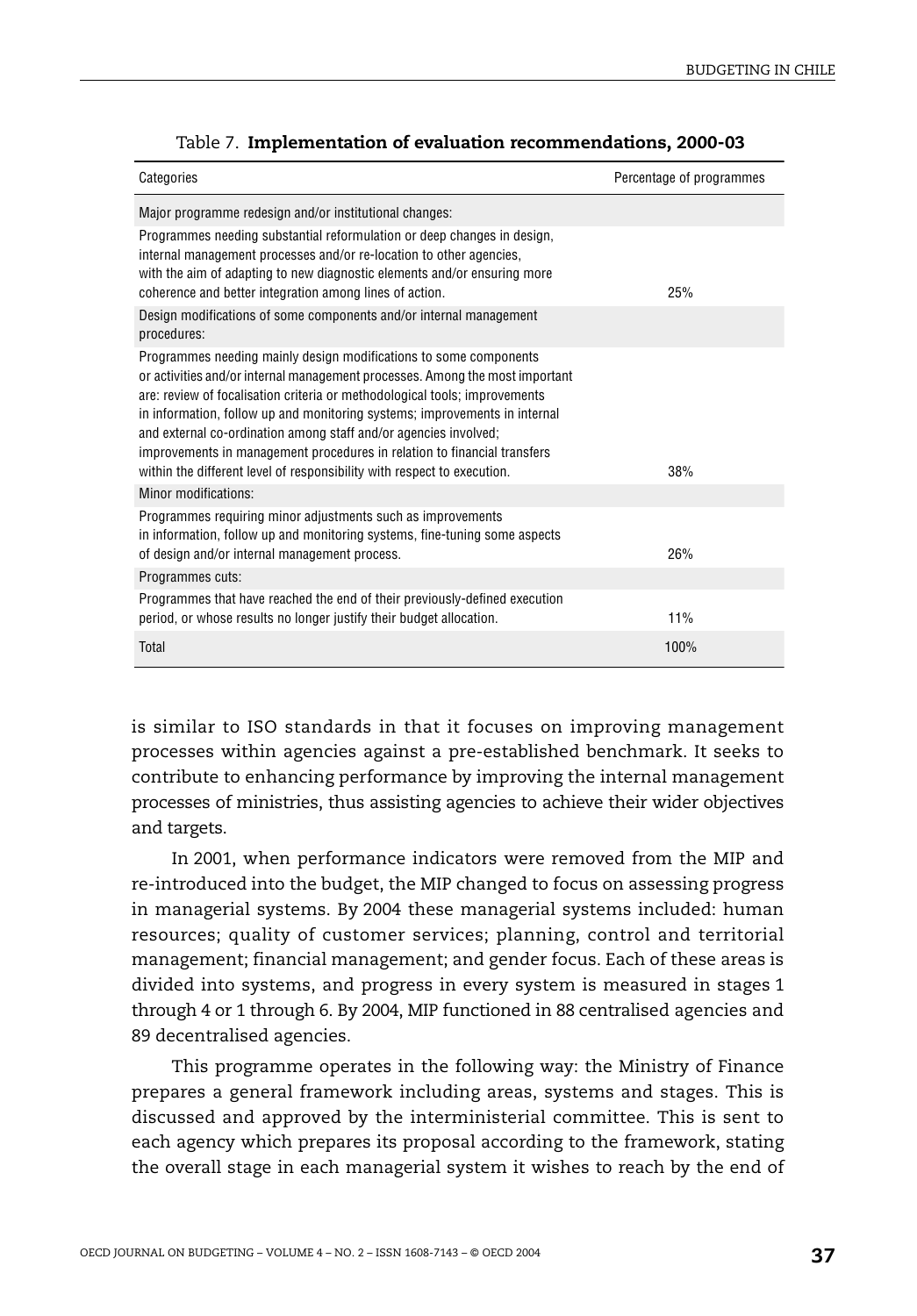the year. These proposals are submitted to the Ministry of Finance, where they are reviewed by a specialist network. The proposals are then sent to the interministerial committee for approval. This committee consists of members from the Ministries of the Interior, Presidency, and Finance. If the proposal is approved by the committee, agencies will prepare a decree that sets out their new commitments for the coming year. This decree is issued by the relevant ministry and approved by the committee.

In the following year, agencies produce an MIP report detailing their progress against management objectives. The report is certified by a specialist network and each agency's internal auditors check the results. In 2002, 79% of agencies achieved 90-100% compliance with MIP objectives, and total compliance with objectives reached 93%. When the agency meets 90-100% of its organisational objectives, staff will receive a 3% salary increase for the following year, and achieving 75-89% of objectives results in a 1.5% salary increase for the following year.

#### *4.2.4. Bidding Fund*

As discussed in Section 1, the Bidding Fund is a pool of unallocated resources to which ministries can submit bids either for new programmes or to substantially extend or reformulate existing programmes. Essentially the Fund is a device for allocating new funds; however, it is designed in a way that provides incentives for agencies to introduce formal performance indicators and targets.

Ministries submit bids in a standard format which is based on a logical framework matrix. It incorporates the programme's objective, main components, performance indicators, targets, target population, expected results, spending request, and contribution to the relevant agency's overall strategic goals and outputs. The Ministry of Planning provides technical assistance to agencies in developing their matrix.

These bids are sent to the Ministry of Planning where they are reviewed and graded. They are then included in the relevant ministry's formal budget proposal. The Ministry of Finance makes a short list of programmes taking into account the technical criteria and most importantly their relevance to government priorities. This list is sent to the President and it is part of the discussion on the total budget proposal. The President makes the final decision on which programmes will receive funding. This process is described in more detail in Section 1.

In the 2002 budget, USD 138 million were allocated to 126 programmes. In the 2003 budget, 116 programmes received funding amounting to a total of USD 130.4 million; 90% of these resources were allocated to existing programmes. Since the Fund has been established, the number of new programmes decreased from 61% in 2001 to 27% in 2003. This trend is explained by the fact that 2001 was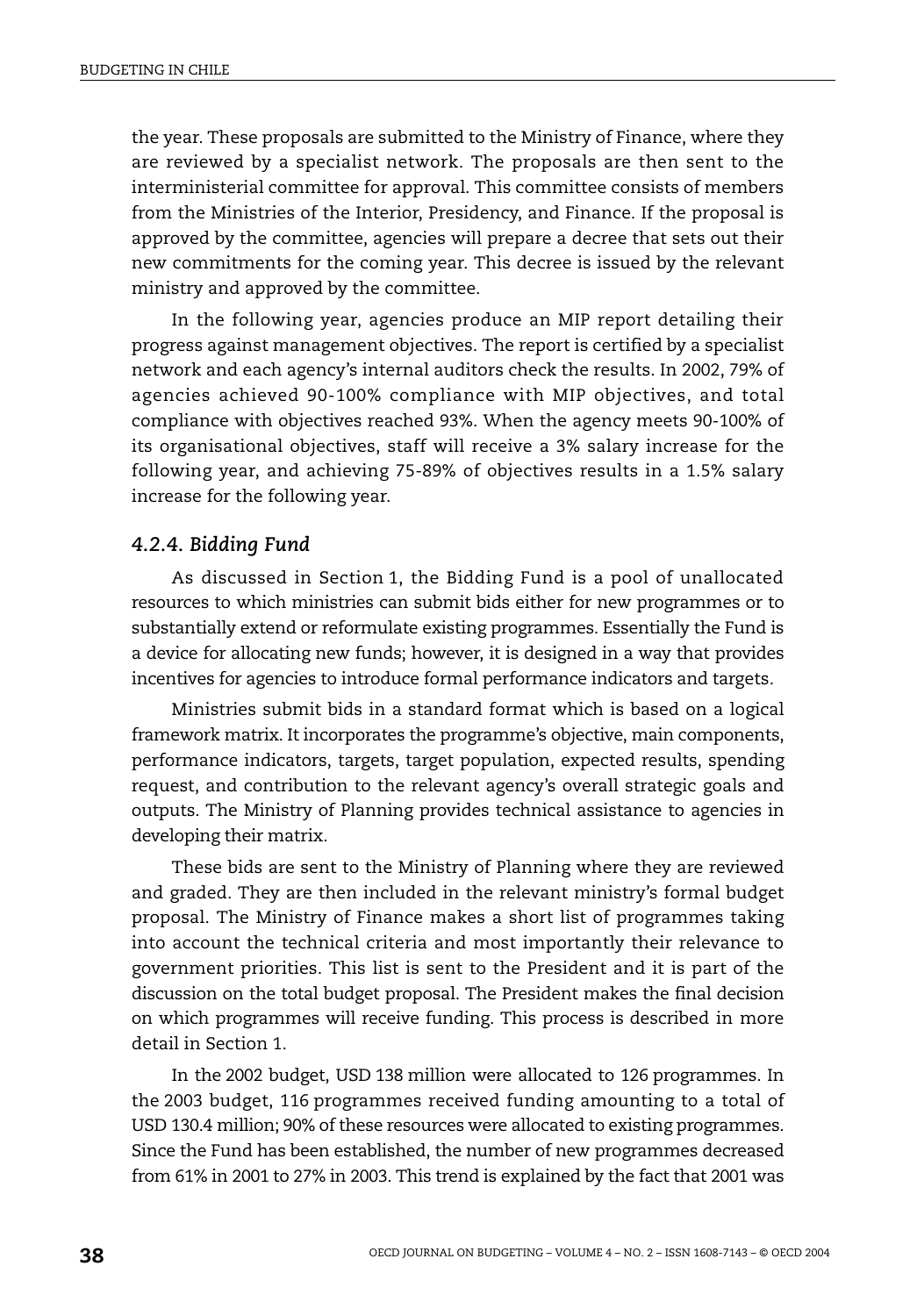the first budget of the new government which introduced its programme priorities in this period. In all years, more than 50% of resources were allocated to social functions.

Once programmes have been selected, the Management Control Division of the Ministry of Finance enters into discussions with the relevant agencies to decide which of the performance indicators and targets contained in their logical framework will be included in the information reports that accompany the Budget Bill. If the performance indicators are not of high enough standard to be included, the agency is required to work on developing satisfactory indicators during the course of the year.

In the subsequent financial years, if a programme remains a high priority and performs well in terms of achieving results and developing relevant new indicators, it will generally be included in the agency's baseline. As discussed in Section 1, there was no Bidding Fund for the 2004 budget due to lack of resources. In terms of performance, the Bidding Fund helped to motivate agencies to introduce indicators for new programmes, to extend indicators to existing programmes, and – when indicators already existed – to attempt to improve them.

#### *4.3. Performance information in the budget process*

If performance information is to improve accountability and performance, it is important that it be integrated into the budget process and used in decision making. This provides the opportunity to hold agencies accountable for results and to push them to achieve improvements in performance. In Chile, performance information is integrated into two stages of the budget cycle, the internal evaluation stage and the preparation stage.

Since 2001, performance information has been incorporated into the internal evaluation stage of the budget cycle. During this stage of the budget process, within the Ministry of Finance, the budget director and staff from the Management Control Division and the relevant budget sectoral divisions meet to assess each agency's annual progress. For each agency, they discuss all financial and performance information including progress against targets, results of evaluations, and the MIP. These meetings set the foundation and framework for the next stage of the budget cycle.

There are also separate meetings within the Ministry of Finance to discuss the results of evaluations. If the results and recommendations of these evaluations have consequences for allocation, decisions are taken in these meetings and discussed with agency heads at the preparation stage of the budget. If there are no implications for allocation, the results and recommendations are discussed with agencies after the Budget Bill has been sent to the Congress. These discussions aim to develop a formal agreement on how the agency will implement the recommendations.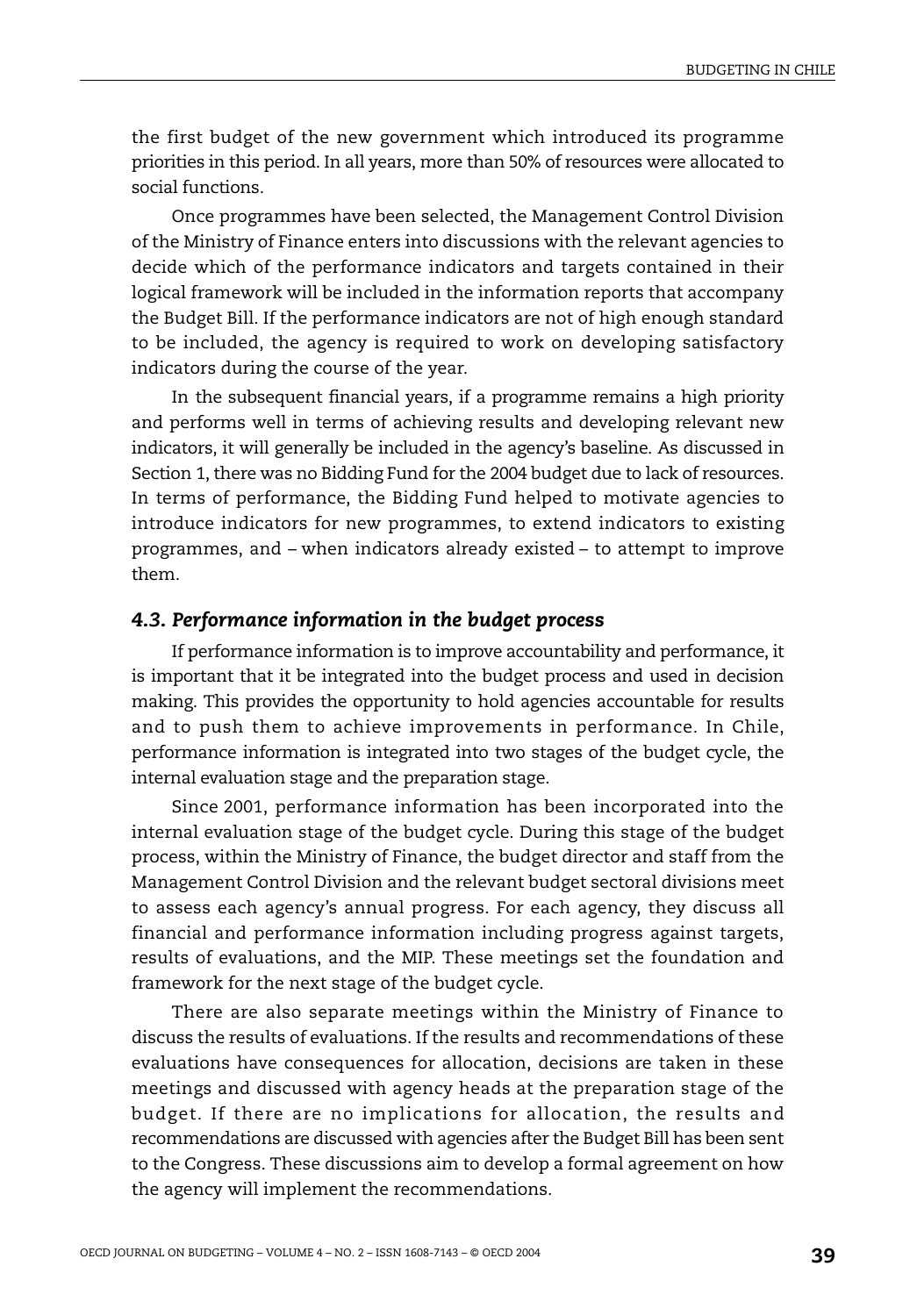The preparation stage of the budget process takes places after ministries have received their baseline and submitted their proposals to the Ministry of Finance. At this stage, one-on-one technical committee bilateral meetings are held with the ministerial under-secretary, the head of each agency and the head(s) of the relevant budget sectoral division(s), in which staff from the Management Control Division also participate. In each meeting, the relevant agency's budget proposal is discussed along with its past performance, proposed performance goals, and targets. There are several smaller meetings to examine the details of goals and targets.

The Ministry of Finance has developed a system which integrates the results of evaluations and performance measures into the budget process. However, experience in some OECD member countries demonstrates that the integration of the performance information into the budget cycle does not guarantee that it will be used in decision making. It is a necessary rather than a sufficient condition for improving accountability for results and performance. In some OECD member countries, this information has simply been ignored when it came to making decision about allocations.

The Chilean system of performance budgeting does not automatically and directly link performance to appropriations. It does not mechanically cut funding to programmes that fail to meet targets or increase the funding of programmes that achieve results. The Ministry of Finance has in fact sought to avoid the mechanical association of budget allocations to performance measures.

Rather, performance information is used in the budget cycle along with financial and other information as a starting point for discussions with agencies. Resulting from these discussions, performance data have been used to confirm existing allocations or – when results were poor – various actions have been taken to push agencies to improve performance. These include new performance conditions being established and incorporated into the budget law and/or agencies agreeing to modifications in their programmes. These promises are reviewed in subsequent years to see if performance has been improved. Furthermore, in some cases funding to programmes has been reduced due to continuous failure to achieve improvements, and in a few instances programmes have been eliminated.

The Chilean approach to performance budgeting is a sensible one. It recognises that it is often not possible to routinely reward good performance through the budget allocation process, but performance motivation is achieved through a carrot and stick incentive structure. The carrot comes from the MIP system discussed in sub-section 4.2.3: it provides pay incentives for employees and teams to improve processes which will assist in achieving goals. The stick comes from the view, expressed by line ministries interviewed for this study, that the Ministry of Finance would reduce funding or even possibly eliminate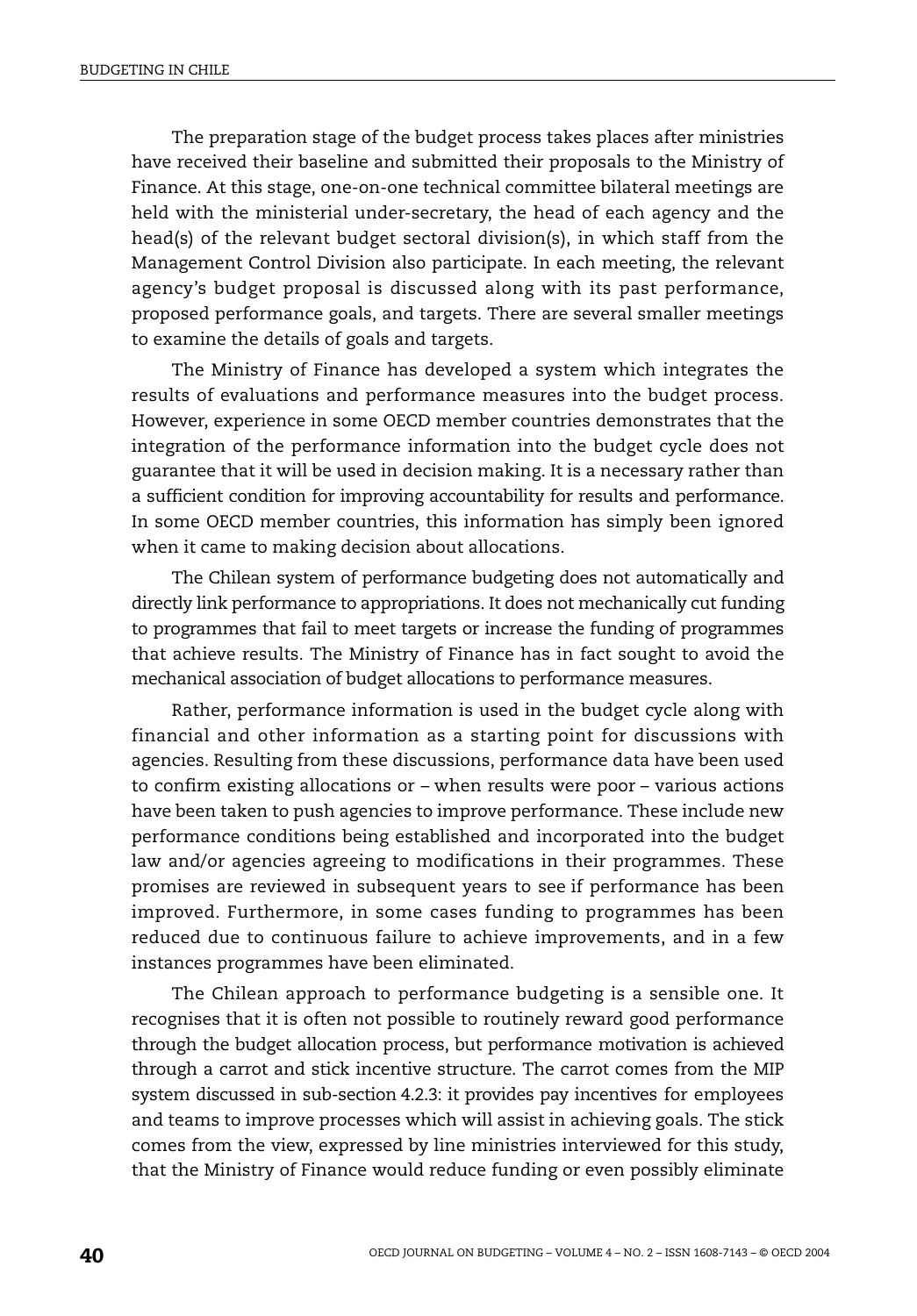programmes if performance did not improve. In practice the elimination of programmes is a rare course of action. However, the fact that this has happened in a few cases, and that the Ministry of Finance has both the power and the willingness to take this action or to reduce funding, serves as an incentive for ministries to improve performance.

The Ministry of Finance has developed a high-quality system for integrating performance information into the budget process and has successfully combined this with a realistic use of this information in decision making.

#### *4.4. Reporting on performance to the Ministry of Finance*

The main mechanism used by line ministries to report to the Ministry of Finance on their performance is the Comprehensive Management Report. The 1997 budget law requires all agencies in central government to present information on their objectives, management targets, and results. This information is provided through the Comprehensive Management Reports, which all agencies are obligated to produce each year for presentation to the Congress.

These reports are very wide-ranging and encompass the major activities and functions of the relevant agency. Each report includes the following items: a letter from the agency head, the laws and regulations that govern the agency, information on the agency's financial and human resources, and a detailed presentation of the agency's performance results (including, among others, achievements against performance indicators, results of MIP goals and progress in implementing evaluation recommendations). Agencies' progress in implementing evaluation recommendations is reported twice a year: in the Comprehensive Management Report and also in July.

The Comprehensive Management Report is produced in the first quarter of every year. The Management Control Division designs and sends to each ministry a standard format and structure for the report along with instructions. These instructions are produced by the Budget Office and the Ministry of the Presidency. Each ministry produces its report and sends it to the Budget Office, where it is reviewed and analysed. The Ministry of the Presidency also reviews sections of these reports which are relevant to its goals and priorities.

The results are analysed, verified, and audited. Meetings are held with the Budget Office and the agencies for verification of the data and review of performance measures. Also the information databases and systems within ministries are audited by the Government General Internal Audit Committee. These audits are conducted on programmes/agencies with a high public profile or on a random basis.

Since the re-introduction of performance indicators into the budget process, there have only been two rounds of reviewing performance against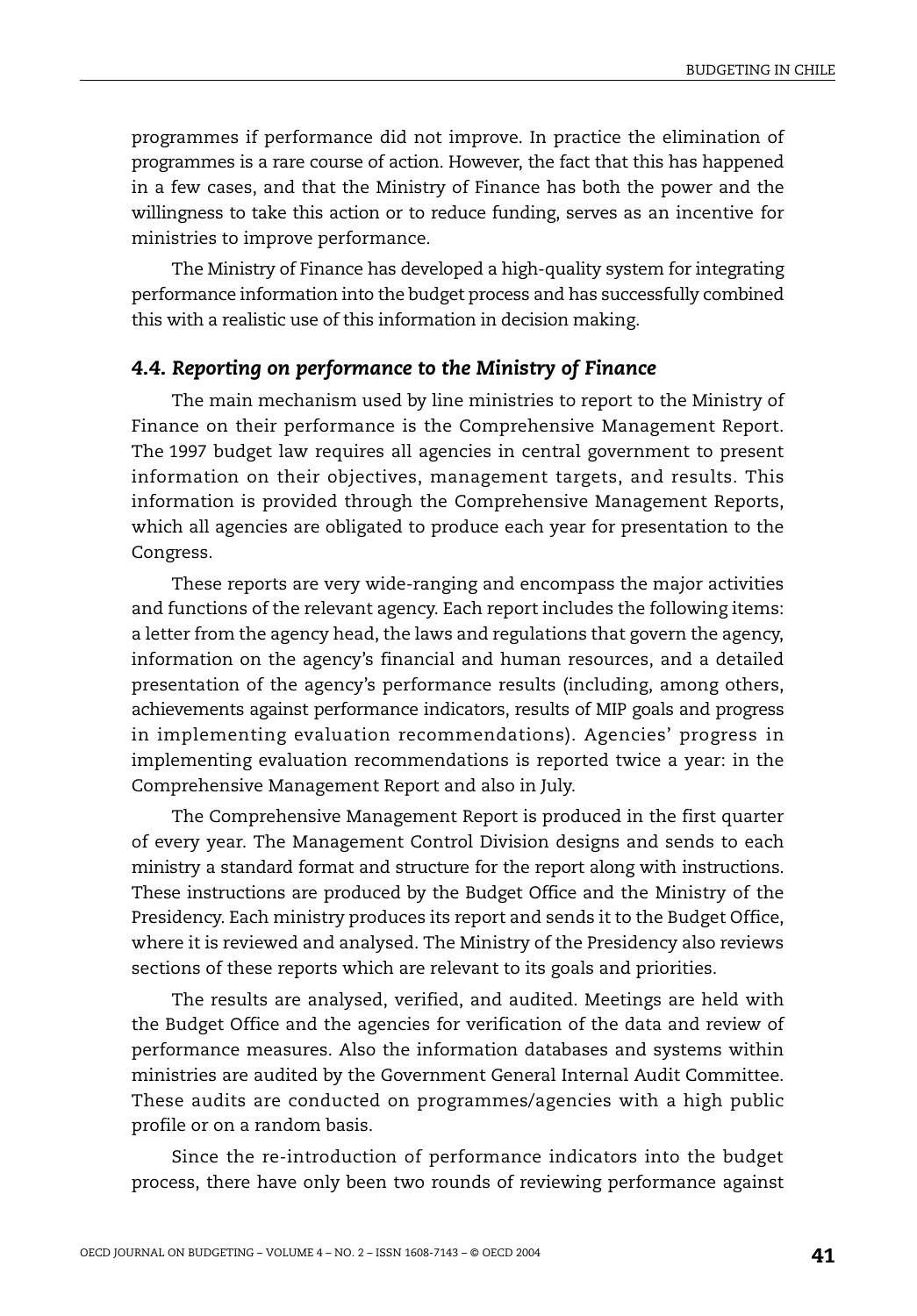targets. There are positive signs of improvement; however, there are still concerns about the quality of information provided, the linking of outputs to strategic goals, the provision of data against targets, and the timely provision of data. Given that agencies compete against their own past performance record, it will take time to gather the necessary historical data to be able to gauge if the goals set are too high or too low and to monitor progress over time.

There are also concerns about the technical capacities of individual ministries to develop performance indicators (especially outcome measures) and to monitor progress against targets. Each ministry has to monitor and collect information from at least three if not four different performance programmes and additionally provide information to the Ministry of the Presidency on progress against goals. This gives rise to concerns about the ability of the ministries to co-ordinate the information from these different programmes and to obtain and maintain the necessary data systems. Furthermore, it is unclear if managers and/or agencies use this performance information internally in making decisions on their programmes or if it is just a reporting mechanism to the Ministry of Finance.

In the end, the bounded nature of ministerial and managerial attention sets strict limits on the volume and complexity of performance information that will be properly utilised in decision making. Having launched the performance reform, Chile (like many OECD member countries), will have to wrestle with how to select and prioritise the performance indicators and targets that matter most.

These issues are prevalent in OECD member countries, where concerns have been expressed that performance management and budgeting runs the risk of becoming nothing more than a paper exercise. The Budget Office has sought to address some of these problems by including the development of management and planning systems as one of the areas in the MIP programme. It remains to be seen how this will progress.

It is too soon to predict if this revised system of performance indicators will prove effective; however, despite the above issues, the early signs are positive. The combination of evaluations and performance measurement provides strong mechanisms that enable the Ministry of Finance to hold agencies accountable for results and to motivate agencies to improve performance.

#### *4.5. Reporting on performance to the legislature*

The legislature receives information on the performance of agencies and programmes from the Ministry of Finance in three different forms: the Comprehensive Management Reports, information on performance indicators, and reports from programme evaluations.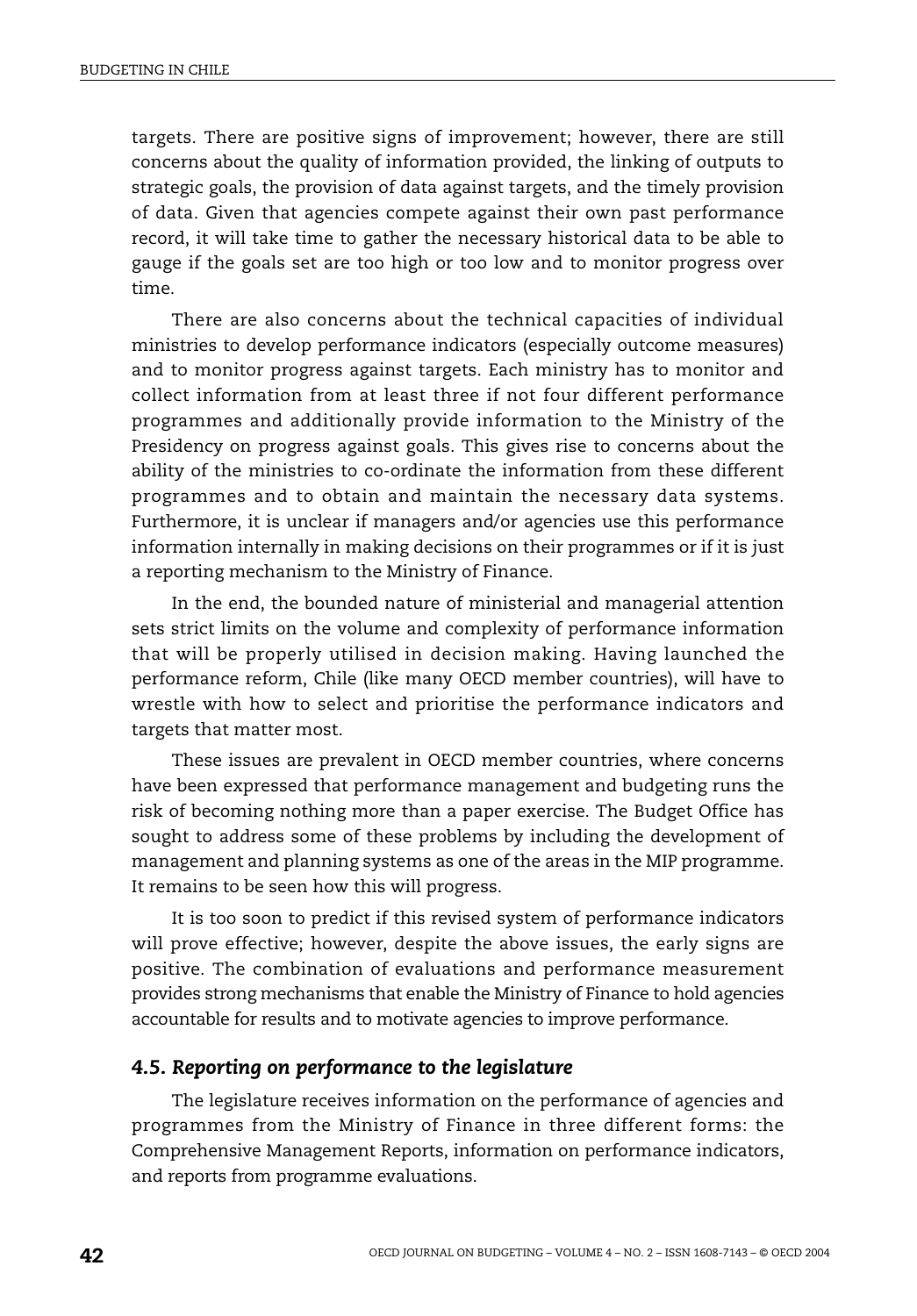Annually the Ministry of Finance sends a Comprehensive Management Report on each agency to the Budget Committee in the Congress and relevant sub-committees. Performance indicators, targets, and goals are incorporated into the information reports sent with the Budget Bill to the Congress. Progress against these targets and goals are included in the Comprehensive Management Report. The Budget Committee also receives final programme and agency evaluation reports.

If the provision of this information is to improve accountability to the legislature, it is important that the Congress use it to hold the executive to account. The presentation of these reports is scheduled to ensure that the information is provided on time to be included in congressional debates on the budget.

Nevertheless, the Congress has proven largely uninterested in examining performance information and using it in decision making. It has demonstrated some limited interest in specific programme evaluations; this is partly because the Congress plays a role in the selection of programmes to be evaluated. However, even in this area the attention given to the reports is sporadic and dependent on the political and media interest in the programme evaluated.

Parliamentarians' lack of interest in performance information is common in OECD member countries. The information that executives consider important for management is not necessarily the same that parliamentarians want for oversight control.

However, in the Chilean context, this problem of lack of interest has been compounded by two factors. First, up until recently the Budget Committee was only in session for two months in the year and therefore had little time to examine this information. Second, the dominance of the executive limits the ability of the Congress to make decisions and to play any significant role in the budget process.

The first issue has been partly addressed: since July 2003 the Budget Committee has been running throughout the year. This provides more time to examine performance information, and during interviews for this study the Budget Committee expressed an interest in doing so. The second factor reflects constitutional features which are difficult to alter, although some internal process adjustments may prove useful.

#### *4.6. Conclusion*

The Chilean Ministry of Finance has a highly advanced system for obtaining information on agency and programme performance. Over a ten-year period, this system has been developed and adjusted to take account of lessons learned and changing demands. The Ministry has adapted performance systems to address problems, many of which are common within OECD member countries and do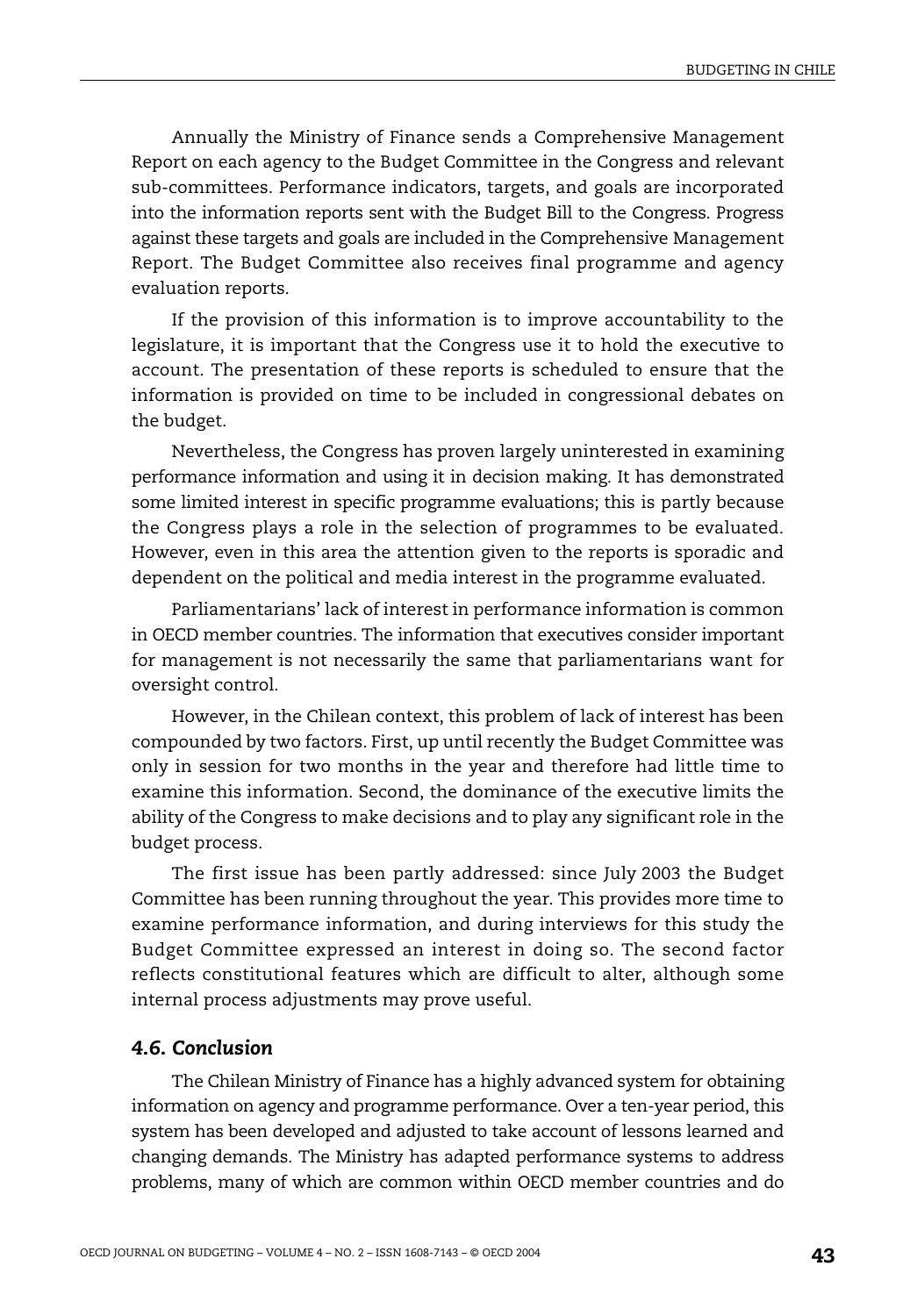not have easy or obvious solutions. Most importantly, the Ministry has proven willing to take a long-term approach and to persist with performance programmes.

Overall the Chilean performance system compares favourably with OECD member countries, especially in terms of the attention and priority given to performance information in the budget process. This system has combined the integration of performance information in the budget process with the sensible use of this information in decision making.

If there is a weakness in the Chilean system, compared with the best of OECD member country systems, it is that the performance system is so heavily centralised. As a long-term aim, it would be desirable for agencies' capacity to be built up so that they are a more equal partner in the decisions on indicators and measures.

Nevertheless, to date this is a success story. The key factor is the attention given by the budget director to performance information. This is reflected in his establishment of a separate unit (the Management Control Division), the priority given to the use of performance information in the budget process, and the variety of different instruments reinforcing the performance idea. This strong role reflects the relatively unchallenged power of the executive in the Chilean budget process. In the context of many OECD member countries where legislatures generally have a more powerful role, such a centrally directed process would not be feasible.

#### *Notes*

- 1. It should be emphasised that the discussion of military rule applies only to their economic policies and no other inferences should be drawn from it. Many of the economic reforms were also refined and made sustainable following the return to democracy.
- 2. This rule applies to the national government only. It should, however, be noted that the sub-national level of government is small in Chile.
- 3. For further information on calculating structural budget balances, see "Structural Budget Balances: A Methodological Note" in *OECD Economic Outlook – Sources and Methods*.
- 4. For a technical description of Chile's fiscal rule, see Marcel *et al*. (2003).
- 5. In addition, the rate of value-added tax was raised from 18% to 19% to compensate for the loss of revenue.
- 6. In exceptional circumstances, the management of an agency is vested with a collegium, or in a board of directors.
- 7. For a detailed listing of these differences, see the information on harmonisation of public sector accounting at *www.imf.org/external/np/sta/tfhpsa/index.htm*.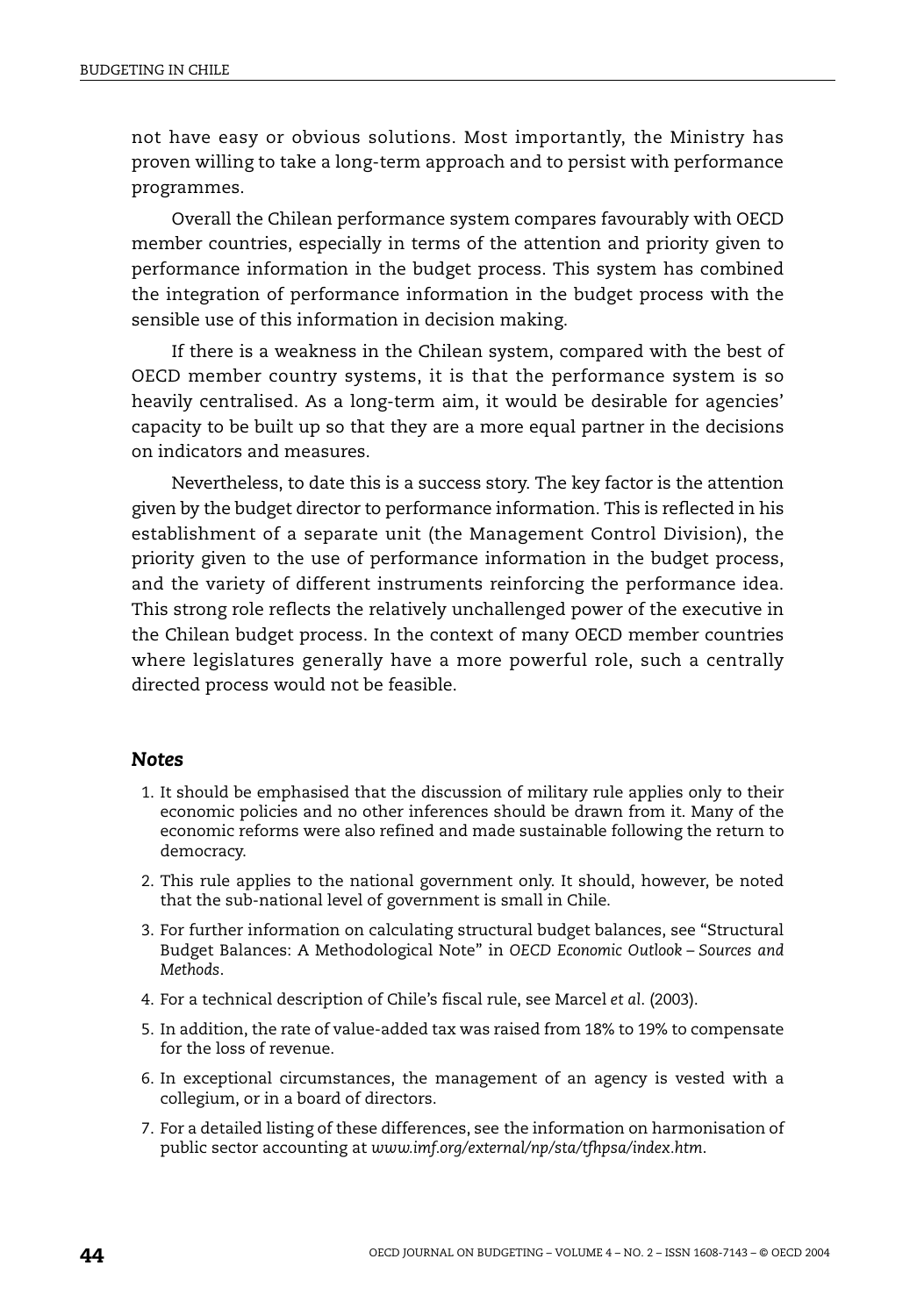#### *References*

- Blöndal, Jón R. (2001), "Budgeting in Sweden", *OECD Journal on Budgeting*, Volume 1, Number 1, pp. 27-57.
- Marcel, Mario, Marcelo Tokman, Rodrigo Valdés and Paula Benavides (2003), *Structural Budget Balance: Methodology and Estimation for the Chilean Central Government 1987-2001*, Ministry of Finance, Santiago, *www.dipres.cl.*
- Ministry of Finance (2003), *Estadísticas de las Finanzas Públicas*, Budget Department, Santiago, *www.dipres.cl.*
- OECD (2002), "OECD Best Practices for Budget Transparency", *OECD Journal on Budgeting*, Volume 1, Number 3, pp. 7-14.
- OECD (2004), *OECD Economic Outlook Sources and Methods*, OECD, Paris, *www.oecd.org/eco.*
- Ruiz-Tagle, Joaquin Vial, and Francisca Castro (2001), "The Chilean Pension System", *OECD Journal on Budgeting*, Volume 1, Number 1, pp. 117-137.